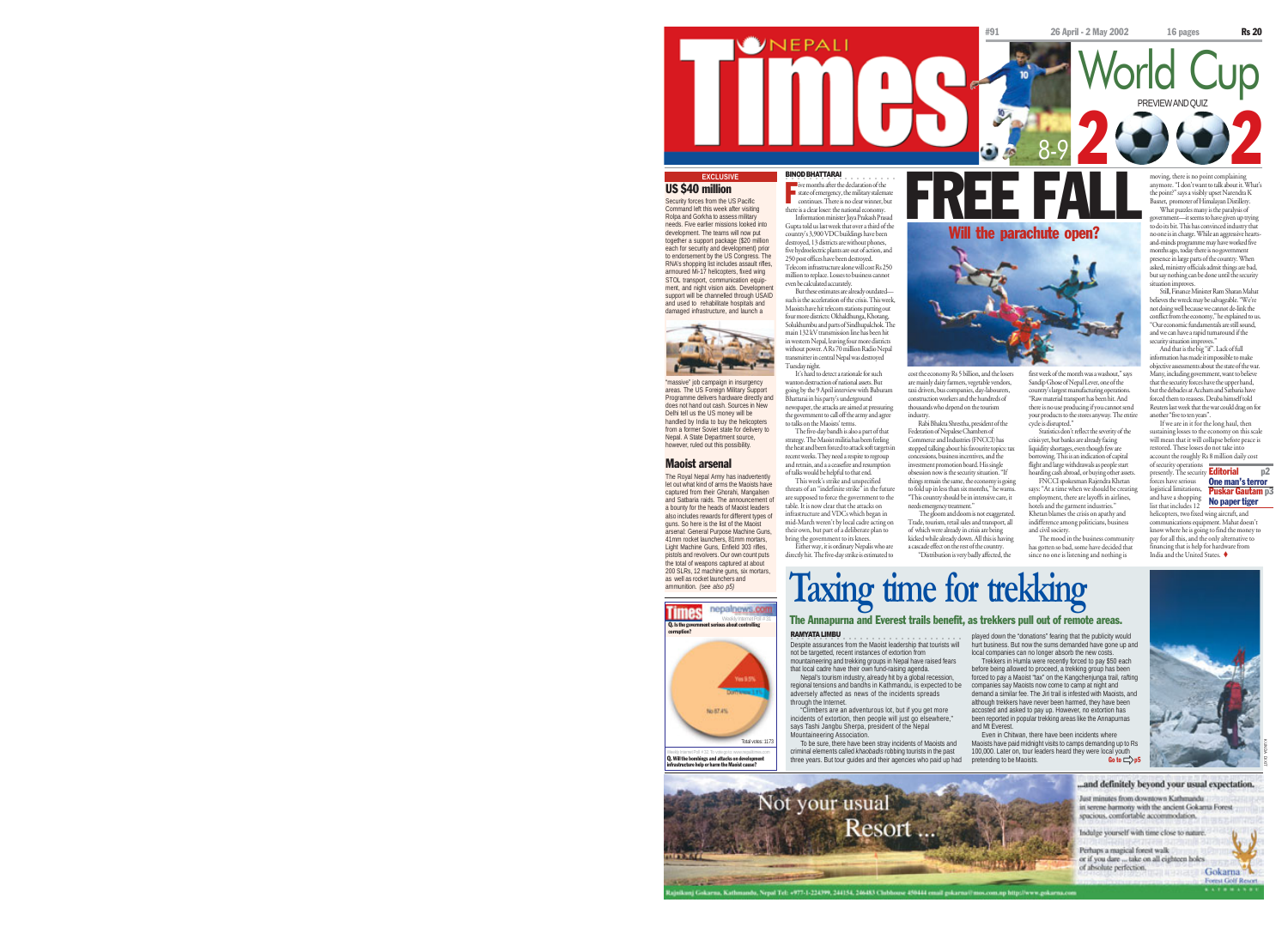### $2$  editional  $26$  applies 26 April - 2 MAY 2002 **NEPALI TIMES**

Nepali Times is published by Himalmedia Pvt Ltd, Chief Editor: **Kunda Dixit** Editor: **Anagha Neelakantan** Design: **Kiran Maharjan** editors@nepalitimes.com, www.nepalitimes.com Advertising: **Sunaina Shah** advertising@himalmedia.com Subscription: **Anil Karki** subscription@himalmedia.com Sales: **Sudan Bista** sales@himalmedia.com Sanchaya Kosh Building, Block A-4th Floor, Lalitpur GPO Box 7251, Kathmandu, Nepal Tel: 01-543333-7, Fax: 01-521013

Printed at Jagadamba Press: 01-521393

ne of the things that has changed since 11 September is media **O** he of the things that has changed since 11 September is media<br>who used to stick strictly to the one-man's-terrorist-is-another-<br>who used to stick strictly to the one-man's-terrorist-is-anotherman's-freedom-fighter dictum buckled under the outrage of the attacks. And as country after country joined America's 'war on terror', our government also found it useful to lump our Maoist comrades into same category.

To be fair, the Indians beat us to it. It was Indian External Affairs Minister Jaswant Singh who declared our Maoists "terrorists" last November even before we'd got around to it. New Delhi's English papers, whose editorials often reflect the thinking of a certain section of the foreign policy establishment there, backtracked somewhat, however, when they called the "people's war" a "national liberation struggle"

Arbitrary use of the label "terrorist" carries the danger of double standards. We will then tend to tag only those opposed to us as terrorists, while those we support (even those who use terrorist tactics) we will call good guys. And what of state-sponsored terrorism, where the armed forces of democratically elected states perpetrate atrocities against civilians? Is a group terrorist only if it is non-governmental, like al-Qaeda or Hamas?

Labels matter. Why else would the White House now insist on calling Palestinians who blow themselves up "homicide bombers"? Because suicide is proof of desperation, and points to grievances and injustice that have become intolerable. Suicide is also an ultimate act of "martyrdom"—another loaded word.

#### **STATE OF THE STATE**

ntil 12 years ago, in the black-and-white world of the Panchayat years, it was easy to say what ailed Nepali media. We said: give us press freedom, and we'll show you what media can be. The media is now free, but sadly, it has let the country down. Back in the Neer Shah years U

when Nepal Television was young, we expected it to learn as it grew. It did learn, but the wrong things. Today, it either has news in officialese or it has crass commercialism of the most vulgar kind. By being a poor imitation of the poorest fare on satellite channels, the NTV is in

danger of losing its remaining viewers to cable. The NTV's mediocrity, however, pales into insig cance when we look at the

ongoing coverage of the insurgency. Video footage of the aftermath of fighting and the thoughtless broadcast of gruesome footage of corpses are editors.

SOCIAL EVIL "A blink or a wink" by Ramyata Limbu (#90) shows this is a prevalent problem here. I m have been a victim of sexual harassment, and know that it is rampant not only in the, workplace but also in the student-teacher relationship. If it can happen with a university

 $7711$ 

MIN BAJRACHARYA

SAPUT

it is having an adverse psychological impact on young viewers. Short of turning off the TV, there is no way of protecting children from being brutalised by insensitive cameramen and irresponsible news

The reason for my rage is sonal. But there must be

approach to every village.

disturbing enough for adults, but tragic scenes with more respect

thousands of Nepali parents who

*Prateebha Tuladhar Maharajgunj*

student like me, it could be worse for younger students. What I have earnt from my experience is that no penalty will compensate a woman for the humiliation. Still, why should the criminatum. Still, get away? We all need to speak out.

have gone through similar ordeals. Isn't it possible to show these wage pictures from Satbaria showing decomposing bodies being pulled out of mass graves with pickaxes. Again, he was deeply affected and couldn't sleep. It is tempting here to blame the government ownership of media for everything. In the mantra of liberalisation, it is argued that all this would suddenly be set right with

when for decades we in Nepal only had four martyrs—the freedom fighters executed by the Ranas. Their names are burned into our memories from school textbooks. Today, the number of security force personnel who have "attained martyrdom" in six years of conflict is approaching 1,000. The Maoist side has its own growing list of "martyrs", and in Maoland there are "martyr gates" on the

The contest for terminology like "martyrs", "suicide bombers" and "terrorists" shows that this is also a war of words. An attempt to shroud

heated debate in journalism schools. One particular group called

and Hiroshima can also be called "terrorist" acts.

for the dead? What is the ntage of bringing the barbar atvainage of error of the all into our living rooms? Is it a case of ignorant producers, or are those in charge of propa-

> I worked in a tarai town for two years, and can relate to both situations escribed in your coverage of sexual harrassment. Before I came to Nepal, I was aware of the liscriminatory treatment of wome and I changed many of my daily habits to "fit in". With my col-leagues and friends, this may have nted some of the harassment that previous volunteers warned me about, but it did not protect me from the daily hassles that stranger on the street felt was their right to nflict on me. But my first reaction when I saw the accompanying photo to your "Teasing tourists" article was o notice the tourists' bare legs and rms. I find myself reacting domentally when I see such culturally-inappropriate dress and wonder how tourists can be so ware of the effect of their clothing choice. But, although this does contribute to the stereotypes that feed the attitudes that lead to sexual harassment, it is not the root

ganda trying out psy-war techniques on the population at large? Either way, it is bad news. often even more insidious in the control of information—it actices what John Pilger calls "the censorship of exclusion",

LETTERS

wears.

*Christine Mylks Ex-VSO*

of the problem, which is the belief of certain men about their right to degrade women, and their subsequent actions to cause intimidation and harm. Sexual harassment will only be success fully addressed by dealing with the ving roots of gender inequality, not by blaming ourselves for what we might have done to provoke the situation. The sue is now what women wear-it's what men do. After three years in Nepal, I will miss many things, but I look forward to reclaiming my right to freedom from unwanted attention of my body and most of all, overcoming the shame that this attention has caused me to nternalise. I'm not saying that short skirts are the flag of a feminist utopia, but every woman deserves the right to be judged only by who she is, not by what she

broadcast media is not much better.

privatisation. Don't be too sure. Our experience with privatised to the state as the official partisan exposés or campaigns against political figures who are rivals of its business mentors. A glaring recent example was the relentless smear campaign against Girija Prasad Koirala by the owners of a national daily. In its eagerness to portray the then prime minister in a bad light, the ublishers went as far as to give the Maoists full play. Wild

Private commercial media is rumours went to print and on the airwaves as "news", with devastating consequences during episodes like the Hrithik Roshan riots. This is why we have to look askance at the decision by the Ministry of Information to grant terrestrial telecast rights to Kantipur Publications. Giving one business entity such broad

> Whilst I agree with Ms Lustig's comments about how horribly nen in Nepal harass wor especially women of the *kuire* variety, I believe it is utterly naive to suggest that the Nepa Tourism Board will manage to educate those lewd desperados through an education campaign. The basic problem is that these young (and not so young) men have a large buildup of testosterone with not much in the way of outlet. So what alternative is there to poking, pinching, grabbing, rubbing, leering, jeering and generally leching at women? What is the Tourism Board going to say— "Start respecting women" or "You are more likely to get whatever it is that you are after (friendship, business, information— whatever) by being a gentleman"?

> > *Jyoti Thapa Melbourne*

our lives?

company in the same territory is not allowed. Here, in the absence of a strong regulatory entity, how can we trust a private business group with so much power over The ex-hack presently running the Ministry of Information and Communication must know be

familiar with laws in other countries about media consolidation. He chose to ignore them for reasons we can guess at. This does not bode well: neither for democracy nor for a free and pluralistic press. Since the deed has been done, our only hope now is that parliament, the courts, and civil society will realise the enormity of the risks involved

> ART OF GIVING Re: CK Lal's "Fatalism, capitalism and altruism" (#89). What has happened to us along the way? Have we become so self-absorbed and selfish that we have forgotten the art of giving? If we should receive, must we not give? Isn't that what our mothers taught us? Wake up, enlightened Hindu rich.

*Tapas Thapa Thapathali*

As an American citizen, I understand that America, as the only superpower, will receive international criticism from a significant minority no matter what our government's policies are. I also will be the first to acknowledge that many times American policy or IMF policy seeks primarily to benefit itself both politically and economi cally. However, CK Lal's "Do our banners yet wave" (#90) is yet another example of the Nepali "elite" blaming everybody else but the staming every seely else set

imperialism is a paper tiger. But 60 years after Mao's revolution, and especially after the collapse of the Soviet Union, it is clear that imperialism is a real tiger with stars and stripes. The Maoists interpret the help in the form of hardware and advice from India, Britain and the United States for Nepal's counter-insurgency operation as the beginning of imperialist "interference." They see the

"Imperialism interferes and fails, interferes again and fails again, again it interferes and fails again and this is how it invites its own end." That was Mao Zedong. Our comrades have taken that

BILASH RAI

international solidarity among like-minded leftists about the "people's war". Our Maoists are the main actors in this large <sup>g</sup>lobal commune. South Asia, with its social injustice, exploitation and large masses of disenfranchised, has become the main the poor. Imperialist forces generally

laboratory to test RIM's thesis that total revolution is the only way out of the present morass in a region with 75 percent of the world's absolute poor. Imperialism's present incarnation of globalism plays out at different levels. Socio-cultural imperialism not only binds the oppressed down to where they ultimately the subduing of the Shining Path. In Colombia and the Philippines, they sent troops that got bogged down. The lesson for Nepal is clear: the best use of the imperialist Indo-US alliance will be to share intelligence. The Americans may be tempted to see some advantages in having a toehold in Nepal so they can keep tabs on rumblings in India and

nugget of Maoism to heart, and are convinced that the demise of imperialism is inevitable. Mao also used to say that think. Trade imperialism works through supra-national entities like the WTO to protect the vileges of the powerful. Military imperialism after 11 September has moved from a lowintensity war to hot conflicts stretching from Khost to Basilan. The US president has called Iraq, Iran and North Korea the "axis of evil", the emphasise being that the "evil" has to be defeated for lasting peace. Any force against an elected government is terrorist, Colin Powell declared. Nepali

media, influences the way they

Maoists automatically fell into that slot. This categorisation has in any case been made easier because the Maoists have increasingly targeted noncombatants and development infrastructure directly benefiting

have a two-pronged strategy to deal with revolution: directly by sending in troops or hardware to fight rebels, and indirectly,<br>through intelligence-sharing One through intelligence-sharing. One of the two will be visible in Nepal in the months to come, especially if this conflict does not enter a decisive phase soon. Elsewhere in the world in recent decades the US has tried both troops and intelligence. In Peru, the Americans passed on intelligence on the whereabouts of Abimael Guzman, leading to his capture, and

are, but also, through global China, but they must tread

> pluralism," #89) you state that "it took the Europeans two hundred years to perfect the system." This nav be an understatement. Nepa is actually going through a struggle similar to that which Europe went hrough in the 1600s, circa King enry VIII, when states started to let go of priestly feudal systems. .<br>Although in most western countr citizenship is the legal birthright of all genders and social and ethnic dasses, monarchs can still retain rule over religious systems, and the states and the civil services are largely secular. The systems are still far from perfect. These things take time to evolve, and serious, fearless soul-searching, by proactive civic participants

*(Name withheld)* CK Lal calls Julia Chang Bloch a viceroy" (#90). To be a viceroy one has to be a governor acting in the name of a king or a king-emperor. Madam Chang, for all her strutting around, was not qualified to be a

has no one to blame but itself and its *aphno manche* culture for the situation it finds itself in. Primary allegiance to family or clan, not the common good, is the root cause of the Maoist uprising. This tree and its root have sprung not from abroad, but from the soil of Nepal. Mr Lal and the Nepali elite need to look in the mirror if they want to discover the cause

While it is not surprising that your readers like Dr Amrit KC took offence at CK Lal's exempl of General Rana's red tika (Letters, #89), it seems to me that both parties have overlooked the obvious: Nepal is not a secular state but officially self-proclaims state but ombianly sem-problaming should therefore come as no surprise that the commander-in chief exhibits his religious affiliation publicly. In your editorial ("Feckless

*S Troutman Kathmandu*

with stars and stripes. ○○○○○○○○○○○○○○○○○○○○○○○○○○○○○○○○○

> carefully and not get us caught up in global rivalries. The Maoist ideologues have:

different perspective on this. Comrade Baburam Bhattarai in a recent issue of his party organ Jana Awaj postulates that American interest in helping fight Maoism in Nepal is to align with India in the encirclement of China. Whether China takes the development in the same vein is another matter. Beijing's geopolitical focus is on its eastern flank—along the South China Sea, Vietnam, Korea, Taiwan and Japan. It does not need the distraction of having to

worry also about Tibet, Xinjiang, and now Nepal. Chinese officials never refer to our comrades as ever refer to our commercy.<br>Maoists", and have always characterised them a home-grown movement using the name of the Great Helmsman in vain. Our Maoists seem confident that they are winning this war. the feet of our comin Noida. hurry. The leadership is confident the group will rearm and retrain. can propel it to victory in

the Indians pull the rug from under

The Maoist war has entered a destructive phase, a sign of reckless

that another ceasefire, during which

Kathmandu. So a five-day bandh is

and talks. The Maoists need to keep the wheels of their revolutionary juggernaut turning so that they

nothing left to extort in rural areas,

rades

But such revolutionary haste can also translate into an open invitation for outside powers to step in. This may not be as farfetched as we perhaps think: who could have predicted last year that there would be uniformed US military in Libang? It wouldn't be surprising if the Americans conclude that the Maoists may indeed win unles the Royal Nepal Army is significantly beefed up. The US and Indian positions likely to be followed by longer bandhs to put pressure on the government to agree to a ceasefire do not lose momentum. A continuing military stalemate will sap their energy. Also, because there is really the "people's war" is now hurting the very people it was supposed t liberate. There is a real danger of massive disaffection, even within

on Nepal's Maoists are converging. By their own analysis, the Maoists say India will find more of its natural class-allies in the US and the Nepali state. These emerging alignments show that it is only a question of time before the rank-and-file.

> *G Rimal Kathmandu*

> > Our decision was greatly influenced by your interview with Ruben Toral ("What people recognise is good value for ealth care," #87). The doctors ere said my brother's chance recovery was good. A day efore the operation, however, a surgeon came in, said he was doing the operation and told my brother point blank: "You may survive, or you may die." Never have I heard a doctor say

*Sumit KC Thamel*

viceroy in Nepal. That distinction has always gone to the successor of the British resident, the envoy of he Delhi Darbar in Kathmandı.

Interesting piece by Eric Steffens<br>on the Kechar Mahal birdife ("The on the Keshar Mahal birdlife ("The return of the egrets," #90). I hope it will give the restorers of the garden some incentive to accommo not just the cattle egret, but all the other birds and bats that call the tall trees home. One small correction: your front page picture is of a Little Egret, not a Cattle Egret.

> **INTER** 腰胸門

EGRETS

dead-end insurgency sustained only by a romantic dream of a utopia as with the NPA in the Philippines. The second could <sup>g</sup>ive them a stab at power through a king-making role in parliament, as with the JVP in Sri Lanka.

<u>E estatuban</u>

Landlocked as we are between two giant neighbours (and a meddlesome distant giant), it is difficult to see how the Nepali Maoists will win, let alone rule. Despite the odds, our comrades believe that the objective condi-

continue to ensure them more recruits. The faction-ridden and aimless government in Kathmandu

will, on the other hand, only survive if propped up from outside Even if the parliamentary parties are somehow sidelined in the coming months, there is no guarantee of lasting peace. For that to happen the rulers in Kathmandu (whoever they are in the future) will need to think about redressing the entrenched social and eco-

social inequalities, which will

"'Sup dudes?" (#89) on the net. Could not make head or tail of

> *G Pokharel Tokyo*

nomic disparities. *(Puskar Gautam is a former Maoist district commander from Okhaldhunga.)*



mportant there.

**EMOLITION MAN** 

much better shape

DISS IT chanced upon Kunda Dixit's



slaughter in symbolism. And because it involves words, the mass media becomes a part of it. That is why this is currently a subject for such Minnesotans Against Terrorism (MAT) has tried to play ombudsman and spot trends in terror-labelling. It has tried to cut through the rhetoric and come out with its own definition, saying: "Calling the targeted killing of innocent civilians anything but terrorism is completely unconscionable. But even this definition has holes, as has been pointed out, since there are questions then about whether the firebombing of Dresden or Tokyo That is probably the moral of the story. Who is terrorist depends on who is talking. As for us, we will go along with "deliberate killing of civilians to achieve political goals" as the most accurate definition. But that leaves out acts such as the torching of hospital vehicles, milk vans, forestry offices, health centres and agriculture extension offices. The most effective weapon in the Maoists' revolutionary arsenal is fear, and

### ONE MAN'<sup>S</sup> TERRORIST And speaking of martyrs. There used to be a time (remember?)

fear is effective only when the public is terrorised into submit This is what makes bandhs "successful".

No one has any illusions anymore that the Maoists' ultimate goal is absolute power. They are not in the mood to share power with anyone. And it is clear they will do anything to get there, using the power of terror.

NATION  $_{26}$  April - 2 May 2002 NEPALI TIMES  $\,$  3  $_{26}$  April - 2 May 2002 NEPALI TIMES  $\,$  3



No paper tiger Imperialism today is a real tiger

**COMMENT** *by* **PUSKAR GAUTAM**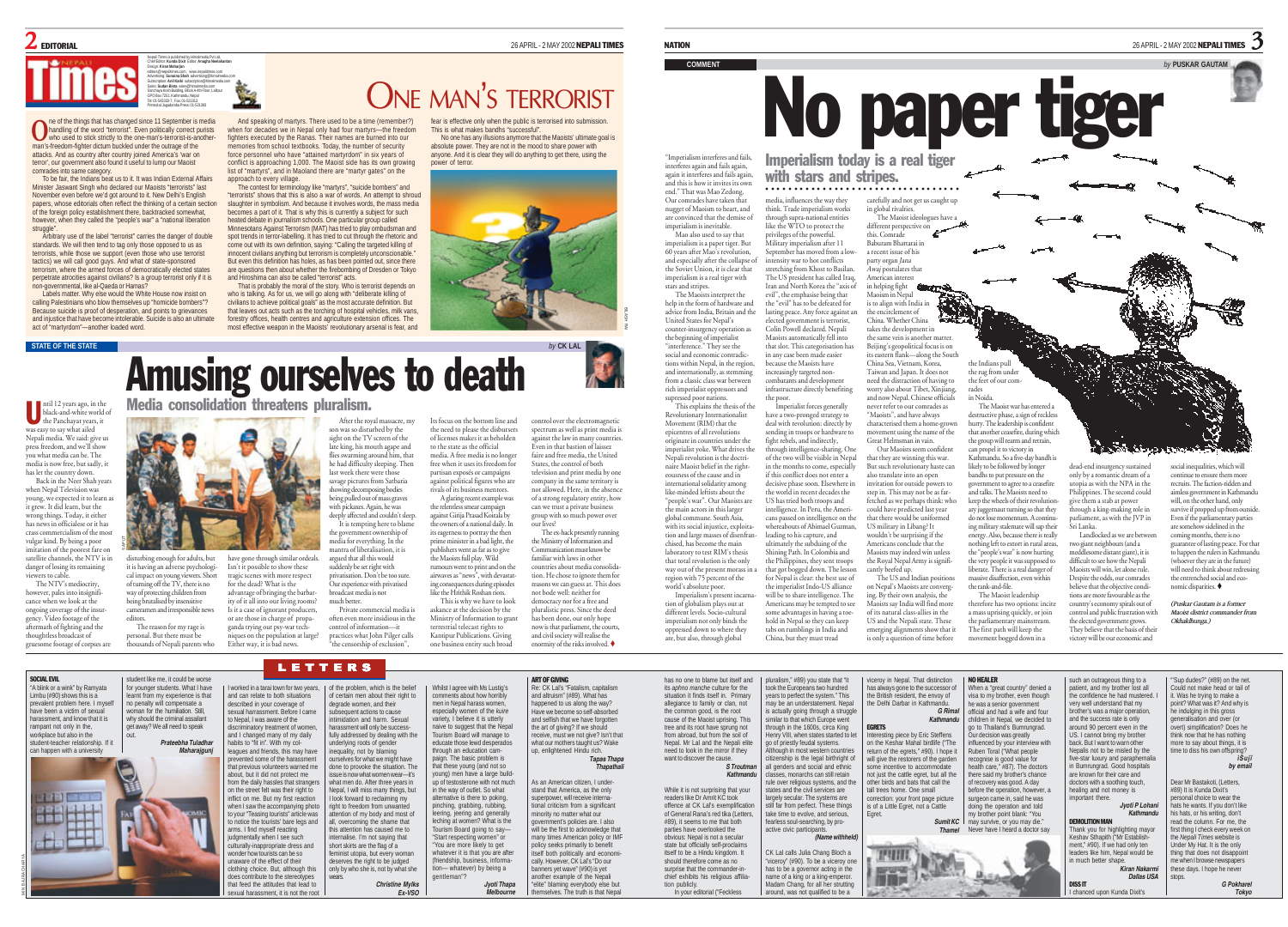NEPALIS IN BANGKOK JAILS **Name Sentence Years served**

Iman Gurung 2008 2012 2022



### Nepalis in Thai jails are homesick, hopeless, and abandoned by their motherland.

#### HEMLATA RAI

hey all have identical stories: the yearning for a better life, the me yearning ror a octur, me, c<br>need to send money home to families back home, a tempting trip that seemed too good to be true, an oily middleman who promised everything but dumped them in Bangkok. Then: getting caught at airport customs, the trial, sentencing and years of incarceration at one States, Britain and Australia are taken care of by their embassies. But the Royal Nepal Embassy in Bangkok doesn't have much time for jail visits let alone providing the money for them to subsist. by doing laundry for better off ers. Or, they survive on T

of Thailand's prisons for drug traffickers. They are all Nepalis. Take Chandra and Jivan who paid a Nepali employment agency Rs 75,000 each for a job in South Korea nine years ago. The agent abandoned them in Bangkok, where they were framed and were caught in a police drug Christian charity groups which means they have to convert and profess their devotion to Jesus Christ. And then there are volunteer activists like Bangkok-based Sue Aldous, Sue Ridley and Ben Parks who help prisoners with money, clothes and food—no strings attached. But most of all, the campaigners give the inmates a window to the outside world, and a

dragnet. (See #9 for full story of Chandra and Jivan). Nearly two years after that stor came out, Chandra and Jivan are still serving life sentences at Bangkwang Central Prison. More Nepalis have been caught since, and there are now

20 other Nepalis there, including several women. Among them is on who used to be married to a German. He got rid of her by framing her in a drug scam, and ran off with a Thai woman. Conditions are bad: meals of

what Thais call "dog rice" (low grade rice that smells) fish gruel, contami-nated water, and stuffy cells where the te is always above 35 degrees. Everything has to be bought the prison authorities: soar, clothing, water. Inmates say drugs and sex are also available: "If you can pay, you can buy." says ruefully: "That did it for me, now I am trapped." some of the inmates, and visited the Nepalis recently in Bangkwang. The ences separated by ten feet, and they have to shout at each other to be heard.

Basic necessities can be bought month to meet families of Bangkwang prisoners in Nepal. "During my

channel of communications to their families back home. Parks is a retired computer consultant who made his money in the dot.com boom, and has decided to devote his life to helping prison inmates from Nepal. He fell in love with Nepal during a trek, and has visited many times. Once on a trek he saw a sign that said: "Don't change Nepal, let Nepal change you." That became his motto, and he

Parks is in touch by mail with

prisoners are behind two wire-mesh

Parks was in Kathmandu this

for about \$20 a month, and nationals of other countries like the United Nepali inmates therefore survive visits, some of them wanted me to go to Nepal and see their families and tell them they were all right and not to worry," says Parks. But others do not, because they say: "If they find out I am in prison, it will kill them." The prisoners' needs are relatively simple short-term ones like: all Nepalis being allowed to share cells so

they don't have to live with hardcore Thai criminals, being allowed to send and receive mail more regularly, and a little pocket money for he told us.

soap or postage stamps. And then there are the more serious demands, like being included in the list of royal pardons by the King of Thailand, or asking for more attention from the Royal Nepal Embassy in Bangkok, or lobbying with the government in Kathmandu to sign an extradition treaty with Thailand. Activists feel that if the Nepal government or the embassy in Bangkok took slightly more interest, there is enough

goodwill for some of the Nepalis to get on the Thai king's pardon list. The Thai authorities don't seem to want to keep the Nepalis either and have been trying to work out ways to send them back. A draft proposal for extradition was sent to

the Foreign Ministry in 2000. No one in the ministry we spoke to had any knowledge of what happened to the proposal. Ministry spokesman Gyan Chandra Acharya has a faint recollection that there were some differences between the two sides on repatriation procedures, but doesn't remember what they were specifically. At the National Human Rights airfares.

Commission, it is clear to member Kapil Shrestha that repatriation of Nepali prisoners in foreign jails is ow on the government's priority list "The government does not feel any obligation towards its citizens in foreign jails. Their failure to see jails as correction homes rather than punishment is reflected in their nability to bring Nepalis back,"

The government does not even know how many Nepalis there are in foreign jails. Ministry of Foreign Affairs issued a circular to all Nepali embassies to send their tallies of inmates, but there is no total yet. One-year-old data at the ministry shows that there were 54 Nepalis in three Thai jails. Another figure shows that 104 Nepalis were arreste on narcotic trafficking offences at national airports since 1999 alone, 40 of them were in Bangkok. Jivan Thapa's brother Sanad has been given the run around by

various ministries in Kathmandu in his effort to bring his brother back.  $\overline{\ln}$  fact, he suspects the government trying to make an example of the prisoners in Thailand so others are suaded from going abroad.<br>Nenali embassies and consulati

Nepali embassies and consulate offices are no help. Deputy Chief of Protocol Y N Paudel who has recently returned from the embass in Pakistan says there are Nepalis there who have already completed their jail terms, but they still can't return because their families don't have the money for the ticket. And the embassy itself doesn't have a budget line for repatriation

Jivan Thapa Chandra Ra Puskar KC (Nima) s<br>Singh B Tamang Robin Gurung Lok B Tamang 2012 - 2014 - 2014 - 2014 - 2014 - 2014 - 2014 - 2014 - 2014 - 2014 - 20 Wangel Ghale s<br>hosh Gurung Raj Gurung 40 11 Raj Kumar Gurung Mangal Gurung wanya ouruny<br>Ram Bahadur Lam Man Ghaley Gaman Gurung 25 10 **IN LARD YAO PRISON** Arun Kumar Tamang Peumumumumung<br>Beg Bahadur Tamang Dhan Bahadur Taman<br>Pam S Ram S ? ? Ram Bahadur Tamang ? ? Ms Bishnu Kumari Bist Ms Dewaki Bista nis Benare Bista<br>(Bishnu Kumari's daugh .<br>Ms Kanchhi Kumaln Ms Kanchhi Sherpani Pasong Lamu von den Steinen ? ? **IN KLONG PREM PRISON** Hem Prasad Fabangi 6 3

**IN BANGKWANG PRISON** Vuree Sherpa Om B Gurung<br>Iman Gurung

> **For more information:** (Name of prisoner) Bangkwang Central Prison 1 Nonthaburi Road Suan Yai www.bangkwang.net www.correct.go.th **Mailing address:**

**HERE AND THERE** *by* **DANIEL LAK** Nonthaburi 11000 Thailand 33-3 Ngamvongvan Road Chatuchak Bangkok 10900 Thailand

(Name of prisoner) Lard Yao Prison

# Private eye on the press

here are advantages—a few—to being west of the Suez, as I find myself Sometimes legislation is superfluous. All at the moment. And no, it's not consumer choice, the latest films or the taste of beer, although I must confess the latter is somewhat sant. No, I like being where I am at the moment because of the rich T

variety of information and comment in the British press—easily the most unfettered and lively of the world's newspaper scenes.

My first port of call, of a morning in London or Liverpool, is the old faithful<br>Guardian. Unique among the major dai MIDDLE EAST BREAKTHROUGH ue among the major daily newspapers of the world, the Guardian is a nonprofit organisation, run by a charitable trust and charged by the trustees with a mission to afflict the comfortable and comfort the afflicted. That's the way all journalism should be, but isn't. American newspapers—even the best of them strive to a painstakingly ridiculous degree for something called "objectivity". What that means in practice is that reporters and editors go to ridiculous lengths to find the centre of any argument and then hover there like broken helicopters, shifting ever rightwards as fanatics and politicians move the goalposts from their end towards the erstwhile The Ask Ariel Sharon or George W Bush just<br>wuseful that sort of behaviour can be. how useful that sort of behaviou

No such scruples are found at the Guardian. Not that the paper pushes polemic, far from it. Its tary pages seethe with all reasonable sides of you need is an irreverent magazine. ○○○○○○○○○○○○○○○○○○○○○○○○○○○○○○○

> any argument, including the agonising of the princi-pled supporters of Israel. But the Guardian's newsreporting manages to be both hard-hitting and sensible. It finds facts, looks at them with a human perspective and annoys the protectors of shibboleths of all sorts—be they lovers of the appalling sport of fox-hunting in Britain, or the apostles of purist market forces in all walks of life.

My Guardian story of the week is somewhat mor disquieting, however. Amid the furore last week at the resignation of the Dutch government—faced with an official report detailing Holland's complicity in the massacre of thousands of Bosnian Muslims at Srebrinica in 1995—Guardian reporters uncover even more horrendous information. The Dutch report on Srebrinica is as long as any encyclopaedia, and its authors had unprecedented access to their country's intelligence information from the 1990s. So determined were the Dutch, apparently, to get to the bottom of the horrific events at Srebrin

Buried deep within the report is the on that the American Defense Department trained al-Qaeda-related jihadi groups as late as

ting in the airlift of weapons into the former Yugoslavia in defiance of United Nation sanctions. The report paints an eerie picture of the Pentagon cooperating with Iran—part of the "axis of evil" last time I checked—to help the Bosnians. The CIA and British intelligence were deeply wary of the whole thing and chose not to get involved. The Penta-

gon's own Defense Intelligence Agency ran the operation.<br>On now to *The Independent,* a newspaper founded in the 1980s to live<br>up to its name and to shun the usual fodder of Fleet Street, home of the British press. There I read an unbelievable counterpoint to the Pentagon-al-Qaeda story. Even as France digests the shocking result of its general election, the people of the French republic, snap up a little tome that purports to explain the entire 11 September episode as a function of the odd relationship between American generals and the jihadis. The book according to The Independent—says a car bomb and not a plane destroyed offices and killed workers at the Pentagon on that horrible day last year. A series of photographs of the alleged impact area are an invitation to readers to spot debris or evidence that an aircraft full of fuel crashed into the walls of the world's largest office building. The Independent dismisses the book as French conspiracy-mongering but there's more than a hint in the paper's

tone that there are still things that we "need to know". And finally the Cumberland Times catches my eye, a local paper of the Lake District in northern England. The banner headline here proves that sanity reigns somewhere, that people at peace can get their priorities straight. "Furniture Store<br>to Close, employes distraught "No mention of conspiracies and nobody is es distraught." No mention of conspiracies and nobody is blaming the Americans. Yet.

Now I'm of to the pub with a copy of Private Eye, the world's greatest deflater of political and professional egos to learn all about who's lying to who.<br>Who needs anti-corruption legislation when you have magazines like this one? ♦

# Letter from Bangkwang

The following letter was written by Puskar KC, who is serving a 50 year jail sentence in Bangkok's Bangkwang prison with 12 other Nepali inmates.

**Dear Editor,** ○○○○○○○○○○○○○○○○○○○○○○○ ○○○○○○○○○○○○○○○○○○○○○○○○○○○○○○○○○○○○○○○○○○○○○○○

I am writing you this letter in the hope that something can be done about us Nepalis in foreign jails. I also hope to be able to warn other Nepalis not to make the mistakes I did that landed me in Bangkwang Prison in Thailand.

My home is in Gonga Bu, and the reason my English is good is because I did my high school in Kalimpong. In 1991 when I returned to Kathmandu, I got into bad company of neighbours who smoked and got drunk regularly. My mother wasn't very happy with my new friends, and she was sad that my younger brother was following in my footsteps.

She asked me to get a job so I would stay away from my "goonda" friends. I got a job with a hotel in Thamel to pick up guests at the airport, then I got promoted to receptionist. I quit because I couldn't take leave when I wanted. I was back on the streets.

One day my mom asked me if I would like to go to Bangkok for a few weeks with some people who are into handicraft and jewelry exports. I didn't even have a passport, but they fixed it all for me. Bangkok was great, I enjoyed the nightlife and it was easy to forget my girl-friends in Kathmandu.

leaving for Jakarta. We got to the airport and I was handed a bag which they said contained gifts for their Indonesian friends. I did not suspect anything because they had been so nice to me.

The customs officer tore that luggage apart, and brought out three big plastic bags with white powder. I turned around to see where my friends were, but they had disappeared. I was charged with trying to smuggle heroin and sentenced to 50 years. The Nepal Embassy was nowhere, and I did not get a fair trial. I was sent to this maximum security prison, where I met many other Nepalis with similar stories to mine.

I cursed my own stupidity and my fate. I have now been here eight years. Now, let me describe to you the conditions here. Unlike the other inmates, we don't get proper treatment because our government and embassy does not care for us. Our daily meals are rotten, we don't get enough food. We work for other prisoners just to earn some pocket money. We live here with 7,000 murderers and drug addicts, they don't understand English, we survive on Rs 20 a day donated by charitable people, and never know where our next meal is coming from. Our belongings are constantly being stolen, we bathe in water that gives us rashes, we don't see the vanuest display of human warmth and goodness around us. We are chronically depressed, and sometimes feel we are going mad. In the past few years, many more Nepali brothers

# <sub>อนจากสางบางขวาง</sup></sub> 層

countries because their country has an extradition treaty. But not Nepal. There are some of us who have already spent 20 years here. That is a lot of time for a stupid thing we did accidentally when we were young.

As far as I know, two Nepalis have already died here and four others (including myself) have TB. Our families in Nepal are praying night and day for us. Through this letter, we would like our sarkar to take some time to get us out from here. The Thai sarkar is ready to have an extradition treaty with Nepal, but our sarkar is not taking any interest. If there is a treaty, we can go to Nepal and complete our sentence in a Nepali jail. At least if we are in Nepal we can get support from our families. Whoever reads this letter, please put pressure on the Nepal sarkar to bring us home.

unscrupulous people took advantage of our innocence. All these years in jail has taught us a lesson. We are now eager and willing to change ourselves for a better tomorrow. Our parents are getting older, and we took the risk of going abroad so we could earn money for them. Our imprisonment has pained them greatly, and we deeply regret with sorrow what we did.

that Nepali society may not accept us back. But we are determined to earn our self-respect and help our country. Many of us here are sick, and we don't want to die here. We want to come home and have a meal or two of alu-chiura and dal bhat before we

My message to young Nepalis is to be smart and never to be tempted by the promise of instant riches, and never fall into this trap. This is a dead end. Dear editor, thank you very much for your precious time and for printing my letter. It means a lot to us.

*Sincerely yours Puskar KC (ìNimaî)*

Expedition organisers have been pulling back from vulnerable areas in recent years. Highland Excursions, which handles largely Australian trekkers says it has se 50 percent decline, and has pulled out of Dolpo, Manaslu, Humla and most recently from the

if current trends continue" says Uma Khakurel of Highland Excursions.

Khakurel considers herself guides have been confronted by avoid confrontation." She is now directing her tourists to the Annapurna and Everest regions. and managing director of Asian

higher altitudes because of military operations in the valley could be apart from appealing to the Maoists, government, and political parties,

**The Janak Education Materials Centre will begin publishing English-**<br>language textbooks in all subjects taught in grades five through 10. This Textbooks in English is part of a government effort to wean away English-medium schools from using course books published privately in Nepal or imported from India. The Education Regulation postulates uniformity in textbooks

pletes investigations on a complaint filed with it alleging irregularities

used by public and private schools, but the state-run Janak Education Material Centre has until now been unable to publish textbooks in English.

### Mr Clean

.<br>Last month ministers were engaged in catfights over who took a Rs<br>200,000 bribe. Pokhara-based industrialist Hari Prasad Pandey, minister for commerce and water resources in the UML's 1995/96 minority government, walked to the Chief District Officer's office on 23 April to file a graft case against himself. CDO Tika Ram Aryal refused to registe the complaint saying his office didn't have the mandate to deal with that type of complaint. But Pandey is not backing off—he has mailed his complaint.

By law, the CDO cannot reject a complaint sent through registered mail. He either has to act on it or forward it to the concerned investigating authority. In a 42-page confession, Pandey says he amassed wealth through illegal practices and misuse of authority when he was a minister of state. His long list of "economic crimes" he claims to have inflicted against the "motherland" include bribing officials, laundering money and evading taxes. He has also declared his net worth—Rs 47.7 million—and wants the government to take Rs 10 million to allow him to repent. He has requested that Rs 20.14 million be left for the education

of his five daughters, all of whom are studying to bec



**General Association of the Control** Treatments with an Experience was su-**Contractor** Tele (1993) World a pres Service of Service Service Content States  $\mathcal{N} = \mathcal{N}(\mathcal{M}_{\mathcal{M}})$ 

Chairman Prachanda, Dr Baburam Bhattarai, the architect-turned-Maoist-ideological head of the underground "people's government", Second rung leaders such as Posta Bahadur Bogati, alias Diwakar, Nanda Kishor Pun, alias Pasang, Krishna Bahadur Mohara, alias Amar

fetch Rs 3.5 million, dead or alive. The government has fixed a reward of Rs 2.5 million each for Maoist central committee medical roll wades commanded in the model. level commanders and platoon chiefs.

The government has also fixed rewards for Maoist weapons—General Purpose Machine Guns (GPMGs), 40 mm rocket launchers and 81 mm mortars will fetch Rs 400,000 each. Light Machine Guns (LMGs),<br>Rs 200,000, self-loading rifles (SLRs) Rs

maa k 狂语  $\mathbb{R}$ D

A few days later, the guys who brought me here told me we were

and sisters have joined us here and their stories are identical to mine. They have been betrayed, cheated, or dumped by the middlemen who promised jobs in Japan. There are 12 of us here, and 100 more in other iails in Bangkok. This jail is for prisoners with 30 years and above.

# **"Just keep to the main trails..." Bander Co.** member. An email from Makalau militia who have been pushed to from Öp1

The most recent incident that got the most publicity because it went out on the internet was the mass-extortion of money from three expeditions bound for Makalu. On 5 April, five heavily-armed Maoists carrying grenades and rifles came into their camps in the village of Sedua three days north of Tumlingtar and demanded Rs 5,000, cameras, binoculars and altimeters. After some discussion, they settled for Rs 10,000 per base camp by American climber R D Caughron said Swiss and forced to pay up. the expedition.

KUNDA DIXIT

Spanish expeditions were also The Trekking Agents Association of Nepal (TAAN) said in a statement: "To collect money from tourists, the few that are still coming despite the current situation, will further undermine the future of Nepal's tourism." It demanded that the Maoists return the money to Security sources say Maoist getting desperate for funds and therefore forced to rob tourists. Most trekking agencies in Kathmandu have been hit doubly hard. Not only have they suffered from a decline in bookings, but they have also been victims of extortion from their Kathmandu offices. "The publicity from trekkers being robbed is going to hit us even more," admitted one trekking agent.



We made mistakes. We were young and stupid. And There is nothing for us here. Our biggest fear is



Kangchenjunga area. "We'll have to lay of staff, or even close down

fortunate that none of her groups or Maniete, en far. "We just advise our guides to keep to main trails and Ang Tshering Sherpa, chairman

there's little else one can do.

Trekking, which currently has more than half-a-dozen climbing groups in Nepal and nearly two dozen in Tibet, has gone out of his way to make the best of things. "One has to go to the source. Go and meet clients in their home countries and tell them the facts—that there is a problem but so far no tourists have been hurt. Relying on correspondence, email, and news reports, which sometimes exaggerate reality, doesn't help." Sherpa acknowledges that

 $\frac{26 \text{ APRIL} \cdot 2 \text{ MAX}}{2002 \text{ NEPALI} \cdot \text{TIMES}}$ Dead or alive

.<br>We may yet turn into a nation of bounty hunters. The government has<br>offered rewards ranging from one to five million rupees for anyone who nabs or helps nab top Maoist leaders. Informants providing information that leads to the arrest of any of those named are to get half the prize money, security and jobs. The government said it will give Rs 5 million for the killing or capture of Pushpa Kamal Dahal, alias Maoist Party and Mohan Vaidya, alias Kiran, one of the party's most senior leaders.

Singh and CP Gajurel, alias Gaurav will each

Rs 200,000, self-loading rifles (SLRs) Rs 100,000, Enfield 303 rifles and sub-machine guns Rs 75,000 and factory-made pistols and revolvers Rs 25,000.

in the purchasing process.

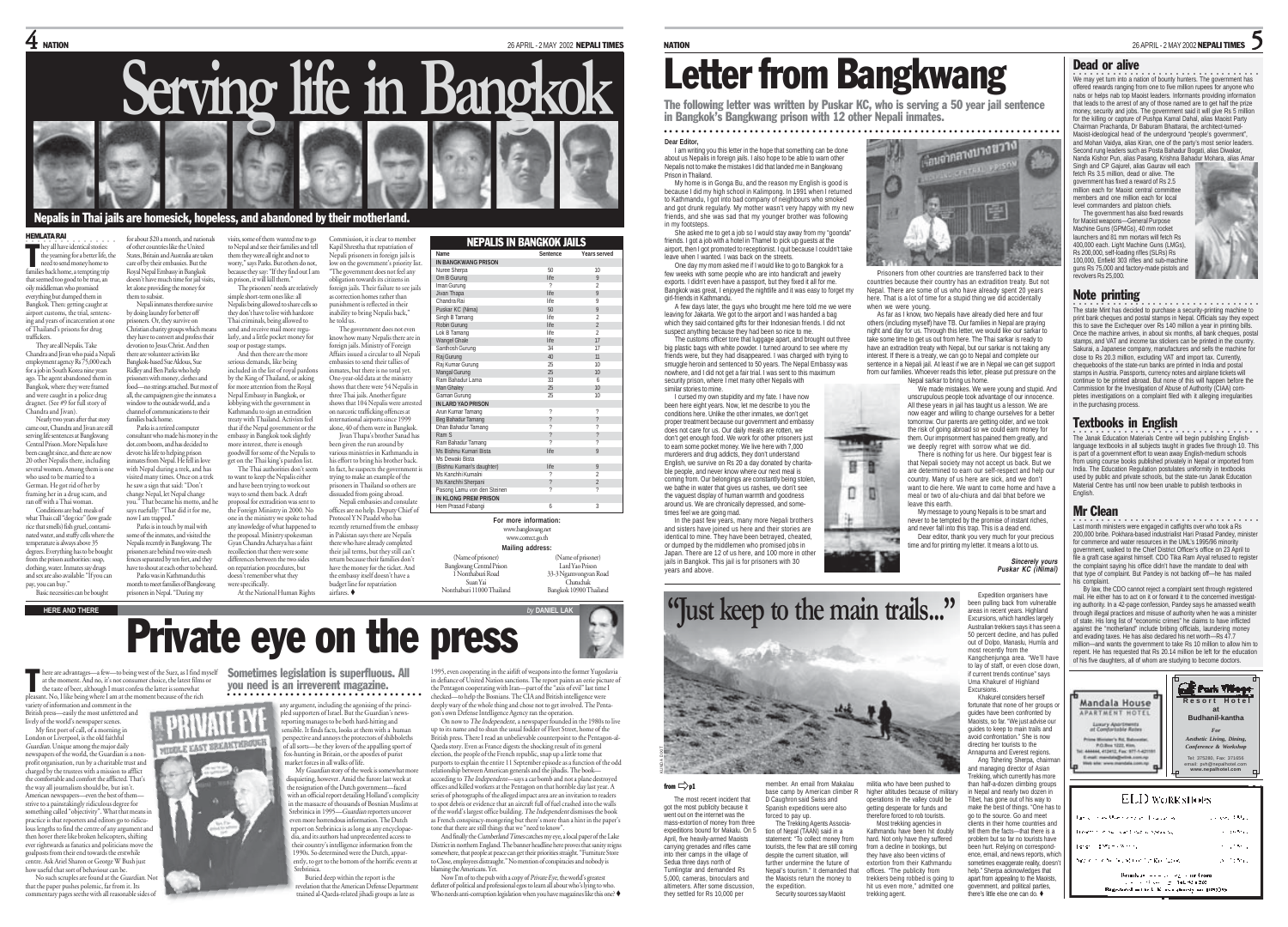

n the official logbook of Nepal's campaign against corruption, last week will be grafted as one of its defining moments. Not because parliament used fast-track provision .<br>to approve legislation providing sharper teeth to the anti-vice watchdog. Nor because of the intraparliamentary disunion triggered by the Upper House's addition of riders on of the deal members of the lower chamber thought they already had set in concrete. The real anti-sleaze story was in Birganj, where Surya Nath Upadhyaya, chief of the suspicion. Electoral laws already bar individuals convicted of corruption from seeking public office for six years--which normally covers at least two Lower House develops. The prohibition would cover up to a decade, if both parliaments were to live out their full term. By seeking to relax that proviso by a year, however, our editor turned legislator was allowing tainted characters to sneak back into public life while the stench of their the house of elders, a full-time I

Commission for the Investigation of Abuse of Authority exhorted the business community not to offer bribes to politicians or bureaucrats. To be fair to our directly elected businessman when the legislature is in hibernation, to shield from scrutiny companies in which the government has less than one-third ownership, raised obvious conflict-of-interest

entatives, the disqualification stipulation introduced by an Upper House MP who has never conte election—barring that botched bid to become head of the chamber a few years ago—could not have escaped issues. What was galling, though, was the proposal to exempt noblerider would have created new opportunities for the more resourceful to plot their moves as the authorities

♦



.<br>Spaciologia are du tea lingulare (programada guadhe) kegudaka (1920) kultura kara pus lam militar.<br>Program Kaleda Manugement (1940), Negalgun, Office

#### რადგენებული დებული დეგა<mark>ნ</mark>

in the rest in the product constant and the compared that the international respect of the rest of the compared of the compared of the compared of the compared of the compared of the compared of the compared of the compare a management and the control of the control of the control of the control of the control of the control of the<br>The control of the control of the control of the control of the control of the control of the control of the g

decadence still retained its sting. The effort of another member of

**CIAA**

made their judgement calls. Coming back to Upadhyaya, he addressed that part of the depravity debate that has agitated Nepalis the most. How could some people be or the take if there weren't so many other ready to give? Not everyone can match Upadhyaya's candour. But, then, he is not your ordinary ex-bureaucrat. For someone at the forefront of the tradeis-a-convenience-transit-is-a-right brigade during the 1988-89 war of attrition with India that we lost, you wouldn't have expected Upadhyaya to end up playing a leading part in drafting the post-embargo constitu-tion. During last year's turf war between the Attorney General's Office and the CIAA over Indian banknotes that weren't legal tender in Nepal, we couldn't quite figure out on whose side the Supreme Court had ruled. Since the Attorney General recently resigned it's probably safe to award that victory to the CIAA. Coming from a man with such

 $q(z)$ 

intentioned misdeeds as well. This

Coffects, mention, of medical resuperants cofficials mest visitus using breachtest format i material computer and confidence of massacre and computer and material continues and material and<br>- Indicate computer and confidence of massacre and a material computer and mathematicans in the continues

Provides advertising and about of equipment of the hospital substitutions and passional for its in power

in comparation of the comparation of the project of the comparation of the state of the state and the comparat<br>- Supply from the comparation the many surface are and many as frames. Programs the state of the state waves Disease groups thanking and other thanking to be pleuded from one ophanic

Participation in the United of Newton personnel in the main realize and the participation is constructed as the<br>Insecure server including age callotted Mamerianse Municipalities information Systems

Evallhoston and Experiences

gallingligh and Espannent in<br>- A Buckhoard Sogna - Biomat est. Youthough the survey from a registery were the survey of the strategy and<br>- Marchan of the years that the sequence of the plat between the survey of the substa

#### KINDING ANG ALAMAN

mary unit records and the matter of Madow M. MS Yand and MS Pares.<br>I Santant Linguit and Nepal angluge profession.<br>I Santant Linguit and Nepal angluge profession.<br>The Marine and Harb, Income and the Marine Neckhartene and also between the attention We express and about 10 years and they criterious areas.<br>Guide Sportable and Material that Candidate shows be ready to take energy for the an-

.<br>Sularly and conditions will comessent to GTV standard rules for exact, empirical quali-

.<br>Internated cardiactes who modified about guathrouse cross) suggesting to getter complete boatsis and a<br>possport use photograph with two referred consecues so service for the [[ cupi by <mark>6 Mg</mark>y, 2022 ]. μοιαρού απερδολογικής και την Ιναντίνηση Γερανου και να και από την Προφιαχή Βικριχ 2002 ! .<br>| Βάβη?!?!!!!! ως: ΕΓΙΔ ΟΠΙΑΒ Ρ.Ο. Βρετ ΓΑβ, Κιβλικινού, Νερμι<br>|Η κλαία ΑΠ Πλαρία είναι ένα θα θασπολεύθε προσσε στον λητού σε ε will be called for extension. Telephone may not will east to actertained Women candidates are encouraged to epply

ss community to draw up a code of conduct to discourage bribery merits solemn contemplation. Admittedly, you can't expect five firms competing for the same contract to play by the rules when none knows what kind of facilitation expenses the others are ready to bear. The global dimen-sions of this dilemma should prove

instructive. After the Paris-based Organisation for Economic Cooperation and Development came up with its Convention on Combating Bribery, major western governments have moved to outlaw acts of bribery *y* nationals and companies abroad. But all the smiles are on the faces of Russia's defence industry executives, while their western counterparts are up in arms over the double whammy.

First, they lost their tax deductions for expenses incurred while promoting business abroad. Now they have to compete with firms that offer cheaper goods and can still grease palms. countersigned cov

staying power, Upadhyaya's suggestion our current polity presupposes the

watches the watchdog?

The point is, the engines of merce almost everywhere are lubricated with cash. During the last years of the panchayat regime, there was a clear distinction between a ion and a bribe. The tolerance level for the former was greater. Since Moreover, the signatories would have

problem. It's the profligacy of the political class. This intrinsic compulsion of organised politics has understandably constricted the CIAA's room for manoeuvre. Nevertheless, the commission has succeeded in setting strict standards. Take the Lauda Air vestigations, for instance. By demanding millions in bonds from two accused at the oddest of hours, the CIAA drew scathing criticism for arbitrariness. But look at the subtext here. If either man had managed to raise that sum, wouldn't that have been kind of self-incriminating?

existence of political parties that rely heavily on constant cash inflows, we have to accept the virtual impossibility of raising funds without venturing into the realm of shadiness. For a lot of Nepalis, the fund-raising tactics of political parties is not the real

○○○○○○○○○○○○○○○○○○○○○○○○○○○○○○○○○ ○○○○○○○○○○○○○○○○○○○

Getting tough on corruption is good. But who

Just by drawing up a duly community will have made a priceless contribution to encouraging probity in public life. Politicians and administrators would no longer be the prime determinants of how much bad money is in circulation at any given mo democracy. Some have gone to the extent of describing the bills as a negation of the principal gain of the People's Movement of 1990—the supremacy of elected representatives the people. Will the CIAA commissioners be emboldened to re-write the country's media policy? A lot would probably depend on the personality and peccadilloes of the commissioner It wouldn't take long, though, for those tempted to slap gag orders on certain stories to discover how censorious the can become when the news peg is the CIAA's abuse of authority.

something on paper to back up any breach-of-trust con have to file within the fraternity. This arrangement would have to leave out baksheesh, though. No legislation or regulatory framework should be allowed to outlaw someone's token of appreciation. For one thing, we need something of enduring value to remind ourselves of our humanity. If you really have to make a distinction for legal or accounting purposes, coun advance payments as graft and afterservice transactions as gifts. Many people are worried that by granting the CIAA the authority to ise ministerial policy decision the new legislation dilutes our grimy

# **Standing up to spinal injuries**

HEMLATA RAI spinal injury changed Nancy Sherpa's life. Once an athlete and "very active mom", she now has to spinal injury changed Nancy Sherpa's life. C<br>an athlete and "very active mom", she now had watch every move she makes, even the small ones we take for granted. "Nothing is black and in Nepal. A disproportionate number of people suffer injuries to the spine from falls endured while collecting fodder, following livestock on cliffs or transporting consumables on precipitous trails. With the spread of the road network, there has been a sharp increase in

white in spinal injury. Even if your problem is reversible, the process is painfully slow and frustrating," she explains. Still, Nancy is lucky. She drives, works at her trekking office and has a very

supportive family. Victims such as Sherpa, families affected by the injury of a member, as well as professionals, all came together on 7 April to open the Spinal Injury Sangha Nepal, and the Sangha's first venture, the Spinal Injury Rehabilitation Centre at Jorpati. The centre was opened by Sir Edmund Hillary, who has seen many spinal injury victims use his two charitable hospitals in Solu and Khumbu. This is the first operation of its kind in Nepal. While there are private and public hospitals that treat such injuries, so far as they can be, there is nowhere victims can go to learn how to live with them. The Centre seeks to provide patients with specialised

care, support and counselling. In addition, they will be taught skills and given information and education that will help them remain active to the best of their

abilities. "Counselling is as important as treatment. Patients need mental support to lead a normal life" says Dr Anil Shrestha, technical director of the Centre. "Every seriously injured person needs this. I'm glad I can help other traumatised people accept their new physical condition and keep up with the business of living," says Goma Dulal, who lost all movement to uvenile rheumatoid arthritis over 20 years ago. At the Centre Dulal will counsel people like Narayan Yadav, a quadriplegic. Before meeting with a road accident,

Yadav was a cook and the breadwinner for his five children and wife. "When you are traumatised and mentally weak, the entire world looks gloomy," he told us from his bed at the Centre.

A rural lifestyle and difficult terrain together make life difficult for spinal trauma victims and their families

made difficult by their new impairments, is made worse by

the lack of basic knowledge and rehabilitation facilities. Fifteenyear-old Dil Maya Tamang of Kavre told us that when her injury resulted in paraparesis, worse than her pain and disability were comments from neighbours having this kind of handicap at such a young age, they said, Dil Maya was better off dead. Says Kanak Mani Dixit,

president of the Sangha. "Our way a was better on oeau.<br><sup>Sa</sup> Soma Dulal, despite her owm condition<br>wants to help other spinal injury patients.<br>attempt is to reverse this fatalistic attitude and concentrate on improving the quality of life of people who have suffered life-changing spinal injuries." Dixit himself

falls. Life for survivors, already

broke his neck in a trekking accident two years ago, and survived miraculously. The Centre, run entirely by qualified Nepali nurses, physiotherapists and health assistants, will have separate male and female wards, a physiotherapy unit and an occupational therapy unit. It has already

started with four live-in patients, and will provide rehabilitation care for up to 30 individuals, as well as outpatient support, once it starts operating to full capacity.

*www.himalmag.com/spinalinjury, spinalinjurynepal@hotmail.com*

### **BIZ NEWS EXAMPLE ARTHA BEGINNER ARTHA BEGINNER BEGINNER BEGINNER BEGINNER BEGINNER BEGINNER BEGINNER BEGINNER BEGINNER BEGINNER BEGINNER BEGINNER BEGINNER BEGINNER BEGINNER BEGINNER BEGINNER BEGINNER BEGINNER BEGINNER B**

### Honda's here

.<br>Last week the Syakar Company Ltd, which brings Honda town<br>cars to Nepal, launched its state-of-the-art showroom, sales and spares facility at Dhobighat. The site also has space for customers to test drive Hondas before buying them. Syakar currently offers four models: Honda City, 1300 cc, manual, full option. Price tag: Rs 2.13 million. Honda Civic, 1500 cc, manual, full option at Rs 2.48 million. Honda Accord, 2000 cc, full option, automatic is going for Rs 3.98 million. Honda CRV, 2000 cc, full option, automatic comes for Rs 3.88 million.



Sunrise Homes

#### .<br>Close on the heels of other developers, the MS Group launched a new housing scheme last week within the Ring Road in Lalitpur. The housing scheme offers flats as well as semi-detached homes, and payment options including cash down and instalment plans. The prices range from Rs 1.66 million to Rs 3.76 million. The upper end gets you 1,930 sq ft of space divided into three bedrooms, a living/dining room, family lounge, kitchen, puja enclosure, store, three toilets and a separate room and toilet for the household help. The firm assures buyers that other services like water, electricity, etc will be taken care of.

#### Fibre-optic backbone

.<br>Nepal and India have agreed to lay down a fibre-optic cable along the east-west Mahendra Highway across the<br>mated to cost Rs 1.34 billion and will be undertaken jointly the Namil, part or the project, which is esti-<br>mate the Telecommunications Consultants India Limited (TCIL), and is expected to be completed within two years after construction begins.

#### Remote subsidies

.<br>The Ministry of Culture, Tourism and Civil Aviation has approved a package to subsidise domestic airlines flying<br>to remote airfields. The plan is to take \$4 from every mountain flight ticket, \$2 from every other passenge two percent from the income of every domestic charter. The government requires airlines to provide a 25 percent discount to local passengers flying main routes, and an extra 25 percent to those flying remote routes. The kitty is to be used to compensate the losses airlines will incur because of the new discounts. Flights covered by the new rule are Thamkharka, Bhojpur, Tumlingtar, Lamidanda and Rumjhatar and Phaplu from Biratnagar; those flying from Pokhara to Manang; and those from Nepalgunj to Chaurjhari, Dolpa, Bajhang, Bajura, Simikot, Jumla and Salleri. The flights from Surkhet to Jumla, and Dhangadi to Bhajang and Bajura also qualify.

### **Nepali Samsonites**

•<br>Samsonite Nepal is planning to set up a manufacturing facility in Nepal to serve the Indian market, and take advantage of the free-trade regime the South Asian Preferential Trading Agreement (SAPTA) promises. The company made the announcement while launching two new products last week, the Crusair, an upright that can be pushed and pulled in three ways and the Flite, which the company claims is the lightest hard-sided luggage. The company also plans to open a retail franchise showroom on New Road.

# **INTERVIEW "We are part of the problem and we are ready to make a difference."**

*Nepali Times: What is the business environment like right now?* Suraj Vaidya: The situation is not good. There is also lack of political commitment. There have been many changes in government, which has affected continuity. All top political leaders visit the Federation of Nepalese Chambers of Commerce and Industry (FNCCI) and give the impression that everything is under control. But political parties have yet to agree on a common economic agenda. We tend to wait until the last minute, we make on-the-spot decisions in times of crisis and crisis-solutions are never good over the long run.

*How can confidence be restored?* Business now has one concern—peace and security. The FNCCI is worried about the eventual outcome of what is happening now. The army is mobilised, nobody knows for how long. We don't know if all political parties have the same agenda. The leaders must sit down and produce results. We hear they are talking, but what are they talking about: politics or the national interest? We'd like to see political leaders come together and say this is our single joint agenda. If that happens, I am sure that 50 percent that the Maoist problem can be solved. The remaining 50 percent can then be taken up. We're unable to say what will happen tomorrow. We've met all political parties, big and small. We said: this is a national crisis, if you don't handle it right, nobody knows what will happen in another six months.

#### *So we lack stability and focusÖ* Yes. There is also no vision and continuity.

#### *How are businesses coping?*

Personally I think 11 September and the crisis we face are opportunities to reassess—look at what we have done, where we need to go, what the problems are. The FNCCI has begun working to that end. We're trying to create an environment where all say: we are business people, we want to make profits, but we also realise that we need to give something back to society. We have formed an ethics committee because the FNCCI thinks business people have to come out and say we are corrupt. But it is the system that has made us so, because without that you cannot get anything done. I'm talking about corruption at all levels. We accept that we are corrupt, but also say that corruption doesn't begin and end with us. There is another party to it. The Confederation of Indian Industry (CII) has a code on, say, donations to political parties. We are trying to agree on something similar and ask government for tax-deductions on such contributions. These are very basic issues, but can have a big impact if we begin enforcing them. We will have a roundtable in June and present our assessment on

ECONOMY 26 APRIL - 2 MAY 2002 NEPALI TIMES

7

Gэ À.

# Peace

### Talk is cheap. Real peace isn't.

**D** uring this Nepal bandh the<br>Beed noticed vehicles plying<br>the streets with their license plates covered. Some more imaginatively riders pasted on signs proclaiming their "Freedom to Ride". The drivers did this as insurance against trouble, mediate and future, from the organisers of the bandh. The authorities, decided not to intervene because they wanted vehicles on the streets,

Peace is getting dearer. More frastructure is hit every day, more istricts are cut off from the telecom network and more transport vehicles are damaged or brought to a halt. The ost of all this—to replace lost goods and vehicles and lost opportun tremendous. For instance, Sauraha in Chitwan had just started to see some tourists, but with the telephone system now dead, only a daring few are now travelling. The insurgency and counter-insurgency measures have hit distribution channels and since it is difficult to move supplies, companies are producing less, as well as suffering

criminal elements.

regardless of the negative incentives such violations of rules can provide to In the quest for "normalcy" we've gun to flout simple rules, not caring out the consequences. It is a painful decision, but is it right for this ment? The death toll announced by<br>moment has been to assemble government has begun to resemble cricket scores and, like with cricket scores, people's memories now only hold on to very large numbers. More Nepalis are dying everyday, no one knows for what and why this has to be. other direct losses in the process. Finally, after six years of cocktail party chatter that just castigated the party charter that just castigated the<br>government, the police, or both, and etimes applaud the Maoists, Valley residents are beginning to get what the problem is all about. For one, real state prices in the capital are rising as more and more people affected by the conflict are selling off their little all to buy peace in what is still perceived as a secure place to live. In the districts, the general public has begun following the footsteps of their lawmakers and other

political leaders who left their villages a long time ago. The people facing the st of the violence now are those caught in the crossfire who cannot afford to flee to safer areas. Political leaders must return to their constituencies and help those left behind resist the Maoist onslaught.

There's plenty of talk about the need for peace and dialogue, but nothing will happen as long as our political scroungers see every tragedy as an opportunity to cash in on. Our problems are beyond party politicking: which party should get how many of those who lay down arms, what faction should be in government when-and

if—peace comes about. We've moved

the causes of corruption to government. We are part of the problem and

*What about labour issues?*

we are ready to make a difference.

When I began working with trade unions I didn't know how complex the situation was and how simple the solutions were. The trade unions want the basic rights of workers guaranteed. Employers say the only reason they can't make employees permanent is because our labour law is very proemployee. Business has to be flexible, be able to make quick decisions. We need to have a clear understanding on flexibility in hiring. I don't talk of firing because that is where the problems begin. Internationally, the ILO has rules on termination of employees. We agree on the need to protect workers' rights, but industry problems also need to be considered, especially in difficult times such as now. We are working out good management practices based on the Global Compact. We're also working on eliminating the worst forms of child labour from industry in 11 districts.

#### *Would you make new investments now?*

Even now I am putting up tea factories in remote areas. But my way of thinking has changed. My first factory was 100 percent family owned. The second project is different—I've given 40 percent shares to local farmers, kept 40 percent and given 20 percent to my buyer. I think we need to change strategy and get people involved.

#### *How is tea doing?*

Nepal produces about 10 million kg each year. About 90 percent of that is CTC grown in the tarai. CTC growers have a problem because we haven't been able to fulfil domestic demand locally. Tea coming from India is displacing our producers. Our production cost is high, which drives up the final product cost. India has protection in the form of high tariffs and taxes; we need to at least counter the Indian measures, protect our industry. Tea takes five years to begin giving back in the hills and three years in the plains. Our farmers have no incentives or subsidies to sustain themselves during that period. Still, we can realise our tremendous potential in tea if government were to review the tariffs, taxes and potential in team government were to review the tantitis, taxes and<br>domestic incentives. Last year we produced about 700,000 kg of orthodox (hill) tea, this year we should reach about a million kg. By 2005 we may reach 2.5 million kg.

#### *What is the potential for orthodox tea?*

Compared to Darjeeling tea we have a better fragrance. There are two types of bushes that produce good teas, the Assam variety, and the China clone. In the hills we use the China bush which has better aroma and



beyond that and as Prithvi Narayan Shah said, and Maoist ideologue Baburam Bhattarai repeated recently in a newspaper column, sabai lai chetana bhaya, let it be known to and all. We all need to intervene creatively, whatever our social statu and ideological position. The lawyers have already begun, others should join in. There are also ways for donors to

> help. They need to unite and push the government to prepare a common agenda . No more seminars, though. We could do better with some action oriented integrated development efforts, relief packages, service deliver mechanisms—anything that will produce visible results. A US militar team was here, others might come. Just a word of caution: we can't let this become a matter of geo-politics, with Nepal's northern and southern neighbours misconstruing the presence of the US or other countries

in a different way. If that happens, once again the definition and price of peace might be something we don't want to deal with. *Readers can post their views at*

*arthabeed@yahoo.com*

MIN BAJRACHARYA

Suraj Vaidya is president of the Vaidya's Organisation of Industries and Trading Houses that is largely involved in trading and manufacturing. Nepali Times spoke with Vaidya, who is also a vice president of the FNCCI, about corruption, the investment climate, and the potential for new products from Nepal.

lighter colour. Sixty percent of tea sold as Darjeeling is of the Assam variety. In Nepal we have 99 percent China clone tea, the variety the world is interested in. From that point of view we're is a good shape. We have been building niche markets, Germany, Japan and US and the potential is good.

#### *You talk about tea as one would expect you to about Toyota cars. How did the change come about?*

Before the 1989/90 blockade with India, my family was involved in many products. During the blockade we were forced to run our industries on 10 litres of diesel a day, which was when we changed our strategy. We realised that our advantage would be in areas where we didn't depend on the outside for raw materials. We sold our shares in many industries and got involved in tea. I'm also looking at silk, garlic and olives. These are areas we should be investing in. With these products you need investment, care, and time. You need to be part of the product. With tea, I have realised that your heart must be in it, to enjoy it and grow with the venture. This was why it was easy to shift from Toyota to tea. We have invested about Rs 70 million already and another 30 million is in the pipeline.

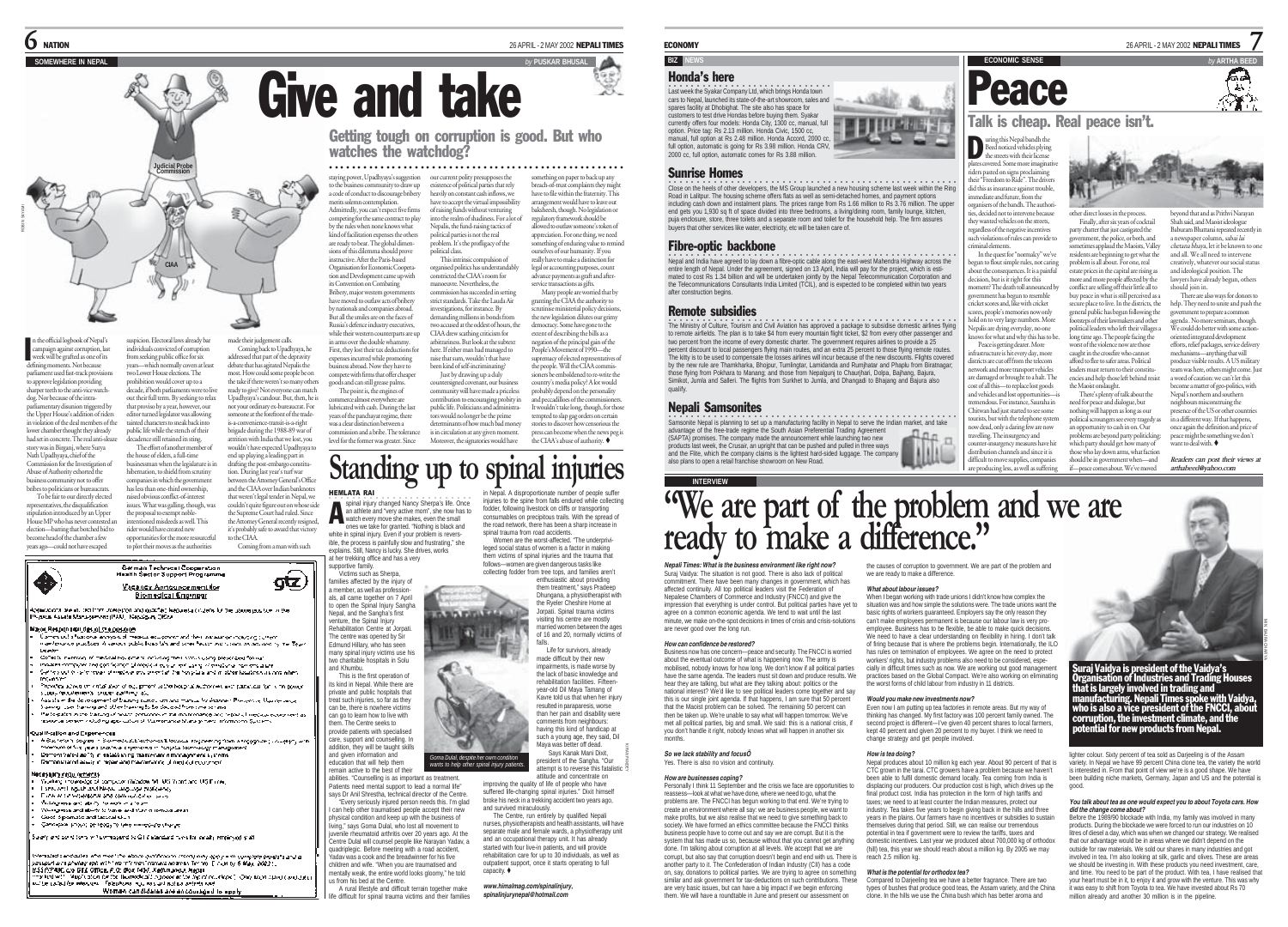

The Favorites

A

TIIBORG REER

**Argentina**

.<br>Argentina."



9

## The 2002 FIFA WORLD Cup The World Cup The World and Schedule About the Trophy **About the Trophy**

 $\overline{c}$ 

has room for 17 small plaques bearing the name of the winners– ough for the World Champions up to the year 2038. The signer of the World Cup trophy, Italian artist Silvio Gazzaniga denbed his creation: "The lines spring out from the base, rising in spiral retching out to receive the world. From the remarkable dynamic ten of the compact body of the sculpture rise the figures of two athletes at the stirring moment of victory". The current FIFA World Cup Trophy cannot be won outright, as the regulations state that it shall remain FIFA's own . The World Cup winners retain it until the next tournar and are awarded a replica, gold-plated rather than solid gold.



п inefficient attack

**<sup>+</sup>** Very talented midfield led by Figo and Rui Costa, excellent qualifying run **-** Finishing has been a problem due to

Portugal have been called the Brazil of Europe, and the current generation of young Portuguese players had a brilliant run in Euro 2000, only to be stopped by Zidane's golden goal penalty in the semi-final. Portugal have been in excellent form over the past few years, and topped their difficult qualifying group which included Ireland and The Netherlands. The latter will not be playing in Japan and Korea

**Portugal**

after failing to qualify. Everyone knows what **Luis Figo** can do—his incredible dribbling and runs can turn any game around. However it is AC Milan's Rui Costa who will be decisive to the Portuguese campaign. Like Figo, Rui Costa has the ability to take an entire game into his own hands and has done so many times with his former club Fiorentina. The question is whether he can perform as consistently for his national side.

Portugal also play arguably the most attractive football of any European side, their fluid midfield passing combination has left most of their opponents out of the game. But the team tends to crowd the midfield at times, and sometimes doesn't use its possession effectively enough their only major problem is inefficiency in scoring goals despite dominating posses sion. This could be a cause for concern especially in world class matches where every opportunity counts.

Although Portugal lack the more "complete" squads of their illustrious rivals, their recent performances give you the feeling that they will create a huge impression this year on the world stage.

*Players to Watch: Luis Figo, Manuel Rui Costa, Sergio Conceicao*



**KOREA APAN Italy**

Match Schedule

**Time** Friday 31.05.02 Seoul 17:15 France vs Seneg Saturday 01.06.02 Niigata 12:15 Ireland vs Cameroon

> Ulsan 14:45 Uruguay vs Denmark Sapporo 17:15 Germany vs Saudi Arabia Ibaraki 11:15 Argentina vs Nigeria Busan 13:15 Paraguay vs South Afri Saitama 15:15 England vs Sweden<br>Gwanniu 17:15 Snain vs Slovenia Spain vs Slovenia

Ulsan 14:45 Brazil vs Turkey Sapporo 17:15 Italy vs Ecuador Gwangiu 12:15 China PR vs Costa Ric Saitama 14:45 Japan vs Belgiun<br>Busan 17:15 Korea Republic v Busan 17:15 Korea Republic

Suwon 14:45 USA vs Portugal Ibaraki 17:15 Germany vs Ireland 12:15 Denmark vs Senegal Saitama 14:45 Cameroon vs Saudi Arab Busan 17:15 France vs Uruguay

Jeonju 14:45 Spain vs Paraguay Sapporo 17:15 Argentina vs England Daegu 12:15 South Africa vs Slovenia Ibaraki 14:45 Italy vs Croatia Seogwipo 17:15 Brazil vs China PR Miyagi 12:15 Mexico vs Ecuador Incheon 14:45 Costa Rica vs Turkey Yokohama 17:15 Japan vs Russia 12:15 Korea Republic vs US Oita 14:45 Tunisia vs Belgium 17:15 Portugal vs Poland

Suwon 12:15 Senegal vs Uruguay Shizuoka 17:15 Cameroon vs Germany Yokohama 17:15 Saudi Arabia vs Ireland Miyagi 12:15 Sweden vs Argentina Osaka 12:15 Nigeria vs England Daejeon 17:15 South Africa vs Spain Slovenia vs Paraguay

Seoul 12:15 Turkey vs China PR<br>Oita 17:15 Mexico vs Italy 17:15 Mexico vs Italy Yokohama 17:15 Ecuador vs Croatia Osaka 12:15 Tunisia vs Japan Incheon 17:15 Portugal vs Korea 17:15 Poland vs USA

Saturday 15.06.02 Seogwipo 12:15 1st **E** vs 2nd **B** = (**1**)  $1^{\text{H}}$  A vs  $2^{\text{M}}$  **F** = (**5**) Sunday 16.06.02 Oita 12:15 1st **F** vs 2nd **A** = (**6**) Suwon 17:15 1<sup>a</sup> B vs 2<sup>nd</sup> **E** = (**2**)<br>Jeonju 12:15 1<sup>a</sup> G vs 2<sup>nd</sup> D = (3) **Monday 12:15** 1<sup>a</sup> G vs 2<sup>nd</sup> D = (**3**)<br>Kabe 17:15 1ª C vs 2<sup>nd</sup> H = (1  $1^{\text{st}}$  **C** vs  $2^{\text{nd}}$  **H** = (**7**)

Daejeon 17:15  $1^{\text{st}}$  **D** vs  $2^{\text{nd}}$  **G** = (4)

Osaka 17:15 W (**6**) vs W (**8**) = (**D**)

Sunday 30.06.02 Yokohama 16:45 W (**AB**) vs W (**CD**)

Costa Rica

England Croatia Russia<br>
Sweden Mexico Tunisia

Ulsan 17:15 W (**1**) vs W (**3**) = (**A**)

Tuesday 25.06.02 Seoul 17:15 W (**A**) vs W (**B**) = (**AB**) Wednesday 26.06.02 Saitama 17:15 W (**C**) vs W (**D**) = (**CD**)

**1ST STAGE City Nepal Match**



The biggest strength of the Azzurri is undoubtedly their defence. With some of the best defenders in the world-veteran Paolo Maldini Alessandro Nesta, Fabio Cannavaro and Marco Materazzi—Italy could very well win the World Cup simply because no one would be able to

Italy's other strength is the talent of its squad. However, choosing the perfect combination could be coach Giovanni Trapattoni's biggest concern. With so many stars to

σ

passing and commitment are second to none. If combinations are a "Trap" is one of the most experienced and successful coaches in

In attack, Christian Vieri appears to be Italy's first-choice striker. but like Michael Owen, the Inter Milan player is very injury-prone. Also in the frame are former Juventus team mates **Alessandro Del Piero**, Filippo Inzaghi, as well as Roma teammates Vicenzo Montella and

It is obvious there is a plethora of talent, but will too many possibili-

*Players to watch: Francesco Totti, Alessandro Del Piero,*

## **England**

improving

After a complete revival under Swedish coach Sven-Goran Eriksson, England have gradually emerged as challengers for the title. They have been impressive in qualifying, notably against Germany in Munich where they won 5-1. England may have been thrashing their opponents in the pre-World Cup friendlies, but their<br>defensive shakiness could show against the likes of shakiness could show against the likes of

> join in Group F. can do without him after thumping may come back to haunt them. *Players to watch: Michael*

**-** Finding the right combination could be a

for the Azzurri will be Francesco Totti. The Roma maestro was | outstanding last year, when his club won the

*Vicenzo Montella, Fabio Cannovaro*



form, even with prolific striker **Michael Owen** scoring very consistently. Another big blow is the injury to the stuff to have a good run in the



major problem for Italy, there couldn't be a better person for the job, as



likely absence of David Beckham

World Cup, but their shortcomings

10

 $\overline{10}$ choose from, the right combination will be vital. Certainly a key player

Scudetto. He has the ability to lift the players around him, and his

football today.





**-** Injury proneness, bad defensive record and





David Beckham who may or may not fully recover in time for the tournament. Having said that, England showed how well they Paraguay 4-0 in Anfield. England have

*Owen, David Beckham*

**Group E Group F Group G Group H** Germany Argentina Italy Japan<br>Saudi-Arabia Nigeria - Ecuador Belgium

Cameroon



run-up to the World Cup this time has been the shakiest and most uncertain ever. But a World Cup without Brazil is unimagi-

**<sup>+</sup>** Very talented squad with depth and excellent qualifying campaign **-** Lack of a solid central defence After an emphatic qualifying performance and a convincing 1-0 away win against Germany last week, the Albiceleste have emerged as the biggest favourites to take the World Cup this June. Colombia coach Francisco Maturana said of the then runaway group leaders: "It is hell playing against Maturana's assessment is understandable when you consider the likes of Batistuta Lopez, **Veron**, Aimar and Zanetti all superstars

in their respective clubs. The Argentines have so much talent, they could probably field two teams that would be serious contenders for the title. The only question is whether they can replicate their past performances in a month's time in Japan and Korea, for a FIFA World Cupwinning coach needs his players to hit form at the same time, and within the same limited time frame. Injuries are another worry, but the sheer depth of this side in attack and defence means the Argentines have almost everything going for them, including the young prodigies, Aimar and Saviola.

decide who is going to partner Roma's Walter Samuel. There is veteran Nestor Sensini, who is nearing the end of his career and is not exactly

*Players to watch: Pablo Aimar, Javier Saviola, Claudio Lopez,*



World Cup in '98, and break forward with the devastating fluidity that saw them lift the Euro 2000 crown, they will be a difficult side to beat this time round.



easily has the most devastating central midfield in the tournament. While Lemerre faces selection headaches that many of his peers

would love to have, the current French side does show a certain weakness in central defence. Laurent Blanc's retirement from the international scene paved the way for his Manchester United teammate Mikaël Silvestre to join captain Marcel Desailly in the centre, a pairing that had trouble containing the talents of Raul in Spain's 2-1 victory over France in March last year. Goalkeeper Fabien Barthez has made several horrific mistakes this past season, and may have to be replaced. Another major blow is the loss of midfielder Robert Pires due to injury. Lemerre should be able to sort these problems out, but does France still have the winning mentality that has brought them glory in the past few years?

*Players to watch: David Trezeguet, Zinedine Zidane, Lilian Thuram, Patrick Vieira*



Name

Aridrass Occupation

lique will be held on July 10,2002 at 3 PM at Gorida Brewer

he lough Prizes will be awarded to the next five draw

to will be given to the first name picked out of the chaw

.<br>The Second Prize will be given to the second name picked out of the draw.<br>The First Prizes will be given to the third name picked out of the draw.

### **Brazil <sup>+</sup>** On paper, one of the best attacking forces in the tournament, lots of experience **-** Poor qualifying campaign and defence

After being upstaged by bitter South American rivals Argentina, Brazil's

the World Cup 1998 ?

in the World Cup 2002?

6. I love Tuborg because

Elevall

Tuborg ... Wherever you are.

Starting 31 May, 32 teams will battle it out in Japan and South Korea in what promises to be the closest FIFA World Cup in recent years. Nepali Times brings you this intro to the biggest global sporting event of the year.

Argentina's main weakness, however, lies in

central defence. Coach Marcelo Bielsa needs to blessed with speed. Roberto Ayala is dominant in the air, but he some-

*Juan Sebastian Veron*

**France <sup>+</sup>** All-round solid team **-** Out of form goalkeeper Barthez If Les Bleus can recapture the defensive solidity that won them the

Coach Roger Lemerre has it all at his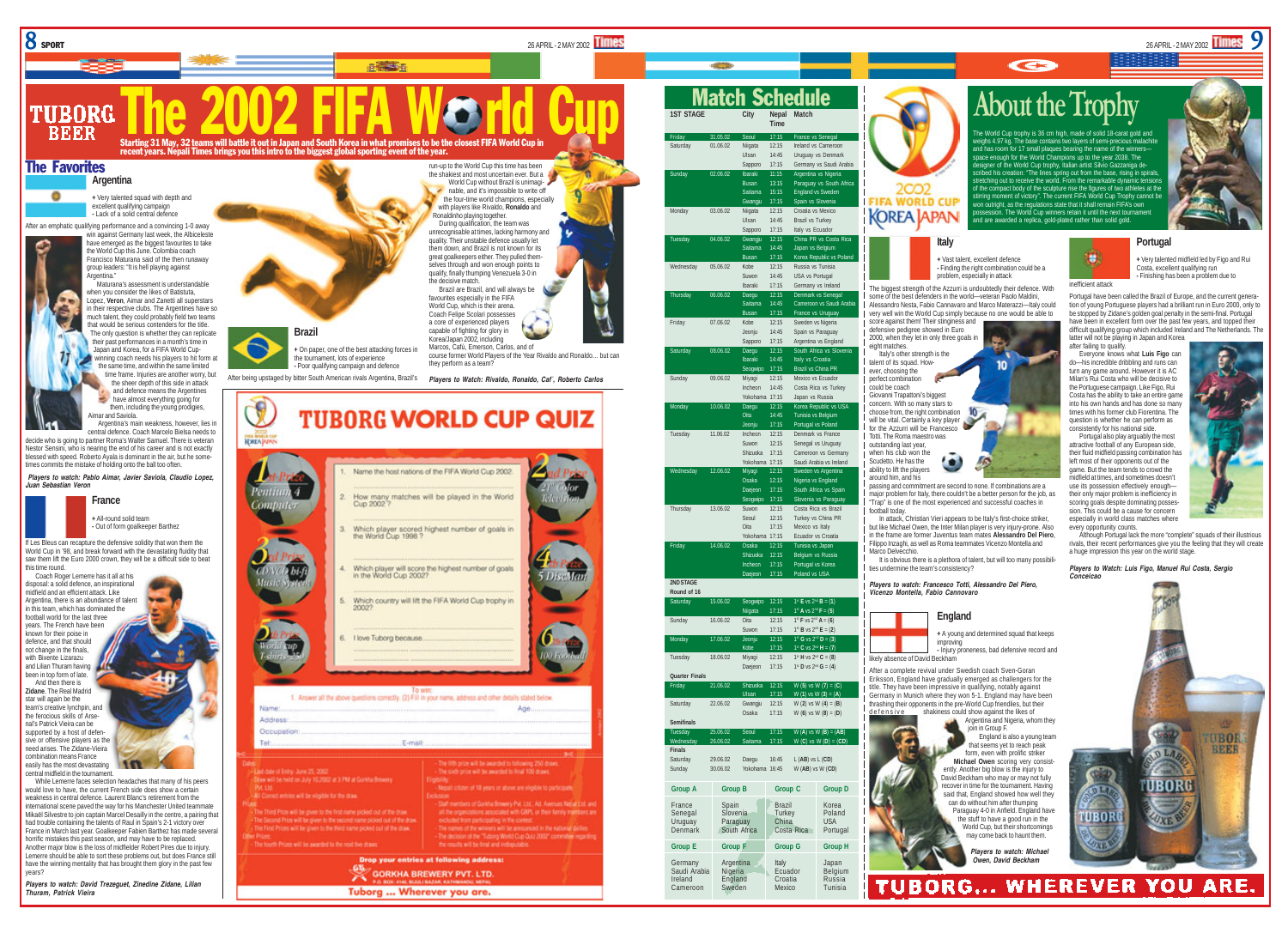# **COMMELEN MACK** The Case of Myrna Mack



national pressure encouraged Guatemala to become a democracy and supported the 1996 Peace Accords that ended our decades-long civil war. But for Guatemala to truly enjoy the fruits of a new era, global<br>efforts must belo our country develor efforts must help our coun the legal, judicial and political courage to confront its past. ar a much higher level. I

That history includes the brutal 1990 murder of my sister, Myrna Elizabeth Mack Chang. At the time, Myrna's murder symbolised the savagery of a 36-year-old civil war in which government forces killed over 200,000 Guatemalans. Now it is an icon of our democracy's unfulfilled promises. The 12-year judicial imey we have made in pursuing her case underscores the intransier of the old order.

An anthropologist, Myrna studied the Mayans and other indigenous Guatemalans forced to abandon their ancestral homes during the worst years of the civil war. She visited remote areas and heard

he IMF finally re

cognises the failure of its big bailout policies—all too

d for only a short period—further depress

This first effort of Guatemala to try

in Argentina. Big bailouts allowed countries to briefly maintain overvalued exchange rates, which allowed the rich in these countries to get their money out at more favourable terms than they might have done otherwise. That allowed western banks that lent imprudently to get repaid. As overvalued<br>exchange rates—even if maintained for only a short period—further depres

economy, the country had to repay billions of dollars in IMF loans.

the "failure"—after the devaluation of the ruble—did growth resume. The billions lent to Russia quickly ound up in the Swiss and Cyprus bank accounts of Russia's oligarchs. All this was evident when the money was lent in July 1998, but today Russia's people are paying for the IMF's mistakes. Argentina provided the part and the IMF's big bailout strategy. I, and others, argued for years for a greater reliance on standstill agreements, restructuring, and bankruptcy. The IMF has come around, but the conflict of interest should have been clear all along—the IMF, as a major creditor, could not also be the bankruptcy judge. The Fund recently proposed alternative procedures that might deal with the problem, and regrettably, the US Treasury immediately threw cold water on the proposals. John Taylor, Undersecretary of Treasury for International Affairs, suggests matters should be left to the market. All that is needed, he suggests, are "collective action" clauses allowing the majority (or a supermajority) of a group of bondholders to impose their will on a minority, to prevent scavengers who, in their win on a minority, to prevent scavengers who, in<br>the past, bought up small stakes in a bond issue and used their position to extract large concessions. Taylor, a distinguished macro-economist, has paid little attention to recent developments in economic theory and experiences in economic policy in the arena of bankruptcy. Collective action clauses are important, but not enough. The IMF long advocated the hands-off market-oriented approach to bankruptcy resolution, and it has mostly been a disaster. Korea and Malaysia ignored IMF advice—their governments took an active role and followed extensive restructuring. Those economies recovered fast. Countries that relied on IMF advice didn't fare too well. Economic theory holds that there are incentives for some market participants

villagers talk of watching "their land laid to waste." In reporting what she saw and heard, she became an enemy of the state—her work exposed the barbaric policies practised against the displaced populations, uncovered the truth behind state actions, and called for the restoration of basic human rights. Myrna's scholarly work made her an "internal enemy". On 11 September 1990, as Myrna left her office, two men stabbed her 27 times. Vinicio Cerezo, head of state at the time, later informed law enforcement authorities that Myrna was "targeted" because intelligence reports indicated

that her work posed risks for the punterinsurgency effort - 19 As chief petitioner in her case, I have high military officials has been delayed sought justice in Guatemala's courts for indefinitely because the defendants' 12 years. In 1993, ex-Sergeant Major<br>Noal de Janie Boren une contraved to <sup>35</sup> lawyers appealed the case. Achieving Noel de Jesús Beteta was senter even these successes has been difficult years in prison, making him the first the police investigator was assassinated, state agent and first member of the army judges have been threatened, witnesses so punished. Beteta's conviction was only a partial victory. He was partly responsible for stabbing Myrna, but in

emala, human rights abuses begin Responsibility for Myrna's death must be shared by the men in charge ent security in Septembe 1990. My task is to insure that a general and two colonels are held legally accountable for their roles in have fled into exile. I have been harassed and campaigns to discredit me organised. Terror works. So do bureaucratic bottlenecks that provide easy cover for defendants and permit the state to evade responsibility. Evidence and procedural documents are lost or destroyed, documents key to the legal process are altered, state security is

the chilling process that led to Myrna's assassination. The Supreme Court ordered an investigation of these military officials to determine their responsibility. A military court issued a warrant for their arrest. In 1999, another judge ordered their trial. In June 2001 a date was set for the trial, making it possible at last to present the evidence against these individuals. invoked to deny information. Add to this many Guatemalan judges who function as agents of impunity rather than servants of justice, and a legal system that can be manipulated by the defence through frivolous lawsuits. Still, the struggle has gone from the technical, legal, and political arenas, closer to a hearing in the courts. The exposure has given the Myrna Mack

To recover from its decades-long insurgency and counter-insurgency Guatemala needs to confront its past.



and democratise the justice system. But there are many roadblocks judicial reform, conceived 16 years ag and strengthened through the peace<br>and strengthened through the peace accords, is sadly still being debated. In name Guatemala is a fledgling III have stumented a waveguidence

to remain with the military high command and political and econom conservatives. We lack a truly democratic climate where criminal behaviour that the state previously supported is prosecuted. Such an onment needs the political desire to dismantle state control, strong and independent agencies, adherence to international human rights conventions, and a commitment to justice. The international ity must push Guatemala toward a better, more just future.

Foundation and other civic efforts the chance to propose ways to modernise *(Helen Mack is member of the the Center for Justice and International Civil Rights. In 1992, she was awarded the Right Livelihood Award .)*

(Project Syndicate)

**OPINION** *by* **JOSEPH E STIGLITZ**

### evident in Thailand, Indonesia, Korea, Russia, Brazil, and most recently, We can't let the US bankrupt the **Hard lessons**

The problem was most evident in the 1998 Russian bailout, where only after IMF's new bankruptcy policy. to delay a resolution, and that these are particularly costly in situations such as those in East Asia and Argentina, where corporate distress is prevalent and the ○○○○○○○○○○○○○○○ ○○○○○○○○○○○○○○○○○○○

economy faces a major downturn. Such negative incentives are why bankruptcy law in America allows judges discretion to force recalcitrant creditors to accept a resolution that is in the broader interest. Why should principles that make sense within countries not be applied in the international arena?

There needs to be an international arbiter. But what nce should be given to this international bankruptcy referee? There's no simple answer to the appropriate design of bankruptcy law or regulation. The US has also experienced a fierce debate over bankruptcy reform. Bankruptcy can't simply be delegated to technocrats. There are efficiency issues, but also distributional concerns. The IMF, being linked to financial markets, is likely to push for rules favouring those interests. More balance is needed. The principles of America's Chapter 11 bankruptcy law—the provision of America's Chapter 11 bankruptcy law—the provisio which allows rapid reorganisation of firms to maintain economic activity—should underlay the new rules. The fact that the US can veto even these modest IM proposals illustrates a fundamental weakness of current **inational economic arrangements. In the UN five** countries hold a veto—largely a historical anachronism. India, once a British colony, does not; France does. The

notion that a single country can exercise effective veto per seems inconsonant with basic democratic principles. Were America less bent on pursuing unilateralist policies, this might not make much of a difference. But the Bush Administration not only ignores the basic princis of economics, but also those underlying international cooperation. The IMF is trying to create an alternative. The world cannot allow America to veto its efforts. (Project Syndicate)

*(Joseph Stiglitz, professor of economics at Columbia University, was formerly chief economist and senior vice-president of the World Bank.)*

 $\bf{10}$  world  $^{\text{26}$  April -2 MAY 2002 NEPALI TIMES

### So you want to go to Canada?

**ONTREAL - Think Canada only wants immigrants with PhDs or** computer degrees? Think again: Butchers and welders are just two groups that have been admitted into the country recently as one of the world's richest nations deals with a shortage of blue-collar workers. "We've had a lot of people come in the trades areas—welders, carpenters, metal finishers, machinists, mechanics," says Gerry Clement, assistant deputy minister of immigration in the western province of Manitoba. "Our major source countries have been traditional areas of immigration, with the Philippines the highest, followed by Germany, the former Yugoslavia, the Ukraine and China." The country has long filled labour shortages with temporary workers who are permitted entry only if they already have a job offer and with the understanding that they cannot apply for permanent residency once here. In 2000, over 70,000 permits were granted to temporary workers, a slight increase over the previous peak a dozen years earlier. Other areas of shortage include construction, engineering, truck transportation and food services and accommodations. *(IPS)*

### Public goods, private providers

OENEVA - The EU has denied that it seeks to privatise all public services, including water, as stated in confidential documents attributed to the bloc that were distributed this week by non-governmental organisations. Internal EU documents, leaked by the NGOs, contain the petition for privatisation that the EU is to present in the negotiations underway at the WTO, say activists. Sources from the WTO and EU denied—though with different levels of emphasis—the possibility of such privatisation. Mike Moore, WTO director-general, said it was "simply untrue" that the organisation's General Agreement on Trade in Services would "somehow require developing countries to privatise public services, including water supply." Anthony Gooch, spokesman for the European Commission's trade division, stated, "We do not intend requesting that public services be done away with." The intent of the EU reportedly entails privatising all postal, financial and banking services, the generation and supply of electricity, tourism and telecommunications. *(IPS)*

### Three-way development

**LONDON - A three-year-study has brought out a new development** model that brings together corporations, governments and communi-ties. The Tri-Sector Partnership proposal follows an experiment with 30 projects in 20 countries. The projects, carried out by a group of 120 companies, NGOs and government agencies calling itself Business Partners for Development (BPD), is a move to find a middle path between hostility to corporations and absence of private investment. The approach is based on the idea of pooling the core competencies of the three sectors. James Wolfensohn, president of the World Bank, which co-sponsored the projects, said: "The currency of community development is not just money; it is knowledge and experience." An example of the approach is a project in Venezuela's Bolivar state involving the Canadian mining company Placer Dome. The company built a health centre in partnership with the central government, the local health authority and an NGO. *(IPS)*

### Another man's freedom fighter

.<br>CANBERRA – "Anti-terrorism" legislation proposed by the Australian government would undermine international human rights standards and should be rejected, human rights and community groups told a Senate committee inquiring into the draft bill this week. Amnesty International has expressed alarm that the proposed legislation Security Legislation Amendment (Terrorism) Bill 2002—would undermine international rights standards by reversing the onus of proof to those accused of "terrorism", so that they must prove their innocence and also remove the right to silence. The director-general of the Australian Security Intelligence Organisation, Dennis Richardson, defended the proposed legislation, but agreed when asked if "terrorism" is a value-laden term. The Law Council of Australia, which appeared before the committee, described the proposed definition of terrorism—modelled on the British Terrorism Act passed in November 2000—as "unaccentably broad, imprecise and unwieldy". It is particularly critical of actions qualifying as terrorism if they are done with the intention of "advancing a political, religious or ideological cause". The Senate Legal and Constitutional Committee, which is evenly balanced between government members and members from the opposition Labor and a progressive minor party, is likely to be split on the legislation. //ps

### Kyoto in trouble again

OUC THE LI CHAPTE LIGHT THE CHAPTER OF THE CAN BE CONDITION TO THE CAN BE COMMITMENT TO OTTAWA - The Canadian government is hedging on its commitment to ratify the Kyoto Protocol because the EU opposes Canada's demand that it be allowed to cut greenhouse gas emissions less than it originally agreed. Prime Minister Jean Chretien told the Canadian parliament this week that his government will ratify Kyoto "one day" but would not set a deadline. The prime minister said that clean energy credits are the major stumbling block to ratification. Canada wants a 30 percent reduction on the greenhouse gas emission cuts required under the accord because it exports natural gas and hydroelectricity—so-called "clean energy"—to the United States. The European Union opposes large credits, and EU environment commissioner Margot Wallstrom said last week that her 15-state community will likely oppose Canada's quest to obtain export credits. An environmental spokesman for the Canadian government said he believes it still wants to ratify the deal, but is feeling the heat from business lobbyists and provincial governments in energy-producing regions of the country. *(IPS)*



# **Rediscovering "civilisation"**

If we want to enter a civilised  $21<sup>st</sup>$  century, there are<br>lessons from East Timor.

war tiener suggest tin

MONTEREY - Jose "Xanana" Gusmao was elected president of East Timor by a landslide in last Sunday's elections. With 89 percent of the 378,538 ballots counted, Gusmao (see pic), poet-guerrilla leader- statesman, had about 80 percent of the votes. He will be inaugurated on 20 May, as the UN withdraws from a two-year stint of transitional administration.

But before that, on 1 May, East Timor will declare its independence—for the second time. The first time the island did so, after Portuguese colonisers

withdrew in 1974, it was immediately overrun by Indonesian troops. Their occupation until 1999 extinguished a third of the population (some 200,000), but not the independence movement. In the 1999 UN-sponsored referendum, the East Timorese voted overwhelmingly for independence but Indonesian armed forces and their militias voted with their weapons, leaving thousands dead, hundreds of thousands displaced, and physical infrastructure in ruins. Mercifully, elections for a constituent assembly

that took place in August 2001 were peaceful, even festive, passing leadership to Fretilin, the party perceived as representing the independence movement. Emerging from centuries of colonialism and occupation, the East Timorese have been advised by consultants from inter-governmental and non-governmental organisations, multinational corpora-tions, and overdeveloped states, on how to deal with the challenges of independence.

But most of us hail from states where indepe ence as popular sovereignty is fast eroding and where this century's technology camouflages social relations of a much older order. Somewhere along the route to a civilised 21<sup>e</sup> century we got pulled back into the

19th. The model of equilibrium or social contract achieved in the most advanced European social welfare states, and envisioned since World War II by so much of the world as a distant goal, has lost its resonance since the early 1980s.

Utopias aside, the idea of a social system relatively open and democratic, fair and equitable, and creative and productive, is no pipe dream. We have seen many at local and national levels in the past, and a few—the Scandinavian

Oil diplomacy

#### China takes on US domination, and finds new sources for oil. ───────────────────────────────

capitals from Tripoli to Teheran is China's insatiable thirst for oil. A net importer since 1996, China has been .<br>eyeing oil exploration in Nigeria,<br>Tunisia and Libya, while relying or Tunisia and Libya, while relying on the Middle East for over half its current oil imports. In Tripoli Jiang attended the signing of an oil pact between China National Petroleum Corporation, a state-owned Chinese oil giant, and the Libyan National Oil Company, which opened Libya's oil fields to Chinese exploration. Visiting Nigeria—Africa's largest oil producer—Jiang promised a visit from a Chinese trade mission of "thousands of Chinese businessmen". Already the sixth largest oil producer in the world, east Asian countries," Li Yizhong, head of Sinopec, China's largest oil firm, told the Boao Forum for Asia. Southeast Asian oil is safer, but considered inferior in quality to that from the Middle East. Industry watchers also believe China must look for lessexplored territories where western oil companies are not firmly established. In Libya, Nigeria and Tunisia, Jiang pledged investment and presented China as a powerful ally to the Muslim world. The first Chines leader to visit Libya, Jiang visited the premises where Libyan leader

Nigeria plans to increase production by 50 percent shortly and sell more oil directly to China. Although Jiang's visits were arranged some time ago and carefully scripted, they occur amidst renewed tensions in the Middle East. Violence Muammar Qaddafi's daughter and some 3,000 other people were killed during a 1986 US bombing raid. "America destroyed houses but it will not succeed in destroying Libyan values and principles," Jiang said. He spoke strongly in support of the isolated Arab nation, which Washington has placed on its list of state sponsors of terrorism: "China is

between Israel and Palestine and its impact on international oil markets and prices have highlighted China's growing reliance on imported oil. growing renance on imported on:<br>Despite inflated prices in the Middle East, last year China imported 70 million tonnes of oil, compared with 36 million tonnes in 1999. With annual economic growth at 7 percent, China's imports are projected to rise to 100 million tonnes by 2010, nearly a third of its projected total oil demand of 320 million tonnes. .<br>Insinet linking the terrorism with a certain nationality or religion." These remarks distance Beijing from Washington's commitment fight the 'axis of evil'—Iran, Iraq agut uit. aass on evan.<br>and North Korea. Oft-fragile. relations between China and the US are in trouble again because of Washington's increasingly public<br>show of support for Taiwan show of support for Taiwan. Mainland China regards the democratic island of Taiwan as a rebel province, which split from the

Last week, Chinese oil officials called for more diversified oil supplie to offset the country's vulnerability to fuel cost fluctuations. "We will have to enhance our oil supply from southmotherland after the 1949 civil war Reuniting with Taiwan, by force if necessary, is one of the Chinese leadership's primary goals in the new century.  $\bullet$  aps

ntries for example—are still holding on. Many trajectories of long-term <sup>g</sup>lobal trends suggest that we could eradicate mass poverty and achieve a

The obstacles to civilisation are not lack of technical or economic know-how. We know how to produce and conserve, to regenerate and recycle essential goods. We know how to redistribute money and expand opportunity, how to provide for "human resource development" and how to care for those with special needs. The resources are not lacking; they are maldistributed. The black-hole density of the current concentration of economic power, and the technological sophistication with which it is continuously re-concentrated, make the political task an awesome one. The process of incorporating or re-incorporating the non-affluent into economic decision-making must call forth all the vehicles mobilised in the last two centuries—organised labour, racial-, ethnic-, and gender-based social movements, multi-sector and multi-class political parties. Like bacteria that have developed resistance to antibiotics, the untamed 19<sup>th</sup> century version of capitalism has returned in more virulent form. To limit the mobility of money, globalise the popular regulation of it, or at least buffer vulnerable peoples from the subversive potential of some trillion dollars sloshing around in cyberspace everyday looking for quick and dirty ways to reproduce, social activists need new paradigms and more effective strategies and organisations. Perhaps in this the East Timorese have more teach in this matter than we do. They have earnt that each-against-all individualism reaps only a nothing-left-to-lose kind of freedom; that security can only be collective, and that it ultimately lies in the symbiosis and mutual commitments of a just community.  $\blacklozenge$  (IPS) **(Jan Black is professor of international policy studies at the Monterey Institute of International Studies and author of** *Inequity in the Global Village: Recycled Rhetoric and Disposable People***.)**

rallies 'rent-a-crowd' and called the gatherings less than what B-grade political parties can muster. Last Sunday, this tension resulted in police baton-charging journalists during a pre-referendum rally in Faisalabad. The government has been especially irked by an editorial in the English daily *The News*. Criticising Musharraf for using the 200,000 councillors elected under his plan to establish real democracy by devolving power at the grass roots, the paper said: "Our correspondent's report on how the local body system is being

abused to fabricate a victory for President Pervez Musharraf in the referendum is not surprising as it duplicates a tradition in politics that the military regime had sworn to eliminate." The president is expected to win the vote. *(IPS)*

### World's cheapest anti-AIDS drug

**BANGKOK - Since the start of this month, a state-run pharmacy in** northern Bangkok has seen a two-fold increase in the number of patients seeking anti-HIV drugs. Close to 20 patients with HIV are purchasing the drugs daily, say sales clerks at this drug store that sells a range of drugs made by the Government Pharmaceutical Organisation (GPO). That is double the number of people with HIV who submitted doctors' prescriptions for the anti-retroviral (ARV) drugs before. The pill that the state drug-maker is marketing, called GPO-VIR, is sold for about 45 cents per tablet. A month's supply thus costs \$27, as opposed to the \$450 that a month of AIDS drugs produced by international pharmaceutical giants would cost. Besides the price, this new pill is also unique as it contains three separate drugs, all part of the anti-AIDS drugs cocktail. Patients can now take one tablet twice a day instead of three tablets twice a day. *(IPS)*

### Rights in Malaysia

•<br>PENANG- Activists here fear the imminent leadership changes in Malaysia's Human Rights Commission (Suhakam) could render the body even more impotent. The changes come as detainees under the Internal Security Act (ISA), which allows indefinite detention without trial and has been used several times in the past 12 months, are on hunger strike to press the government to charge them in court or release them. This month the two-year terms of Suhakam's inaugural commissioners expire. Musa Hitam, chairman of the commission, has declined reappointment. He had come under fire from rights groups for suggesting that in the aftermath of 9/11 human rights should "take a back seat". Two other commissioners expected to be dropped or to leave service, a former Chief Judge of Malaya and former University of Malaya law professor, have earned plaudits for working courageously despite difficult constraints. NGOs say the selection committee should comprise parliamentarians of different political affiliations, rights comprise parliamentarians of different political and political affiliations, respectively. groups and civil society. Suhakam's high point came last year when it produced a scathing inquiry report against police brutality and recommended easing curbs on freedom of assembly. *(IPS)*

40.000%ft.BAR....



Where the tales are as tall as the mountains

Succulent steaks and burgers bountiful, with a vegetarian variety. The friendliest har around the most convivial fireplace between Tibet and Timbuctoo. Live band on Iridays!



ASIA 2002NEPALI TIMES 1

### Rent-a-crowd

•<br>ISLAMABAD - In the run up to the 30 April referendum on giving Pakistan President Pervez Musharraf five more years in power, the government has been ultra-sensitive to media criticism of Musharraf's<br>plan to stay in office these in the state of Musharraf's

verminent has been unra-sense vote. Reports have dubbed his



China's foreign policy in the years. Beijing's criticism of US hegemony and the Chinese rush to satiate the country's growing oil and energy needs underpin the two-week tour that took Jiang to Libya, Nigeria

# steps down this autumn underscores te po down this addition there is con-

chief Jiang Zemin before he

#### ANTOANETA BEZLOVA ○○○○○○○○○○○○○○○○ IN BEIJING ne of the last diplomatic tours<br>
of Chinese Communist Party<br>
chief Jiang Zemin before he which the US regards as "rogue nations"—Jiang sent a message that despite its pledge to support the US 'war against terror', Beijing disagrees with Washington's 'axis of evil' and 'rogue nation' foreign policy. "Jiang's visits show that China will carry on its own diplomacy and strengthen its traditional good relations with

the developing world," says Professor Guo Xianggang, a Affairs Research Institute.

### matic appearances in Libya and Iran charm offensive in Africa and the

researcher at the China Internatio That is only one side of Beijing's Middle East. Grounding Beijing's statements of friendship signed in

and Tunisia and ends this weekend in Iran's capital. With highly-publicised diplo-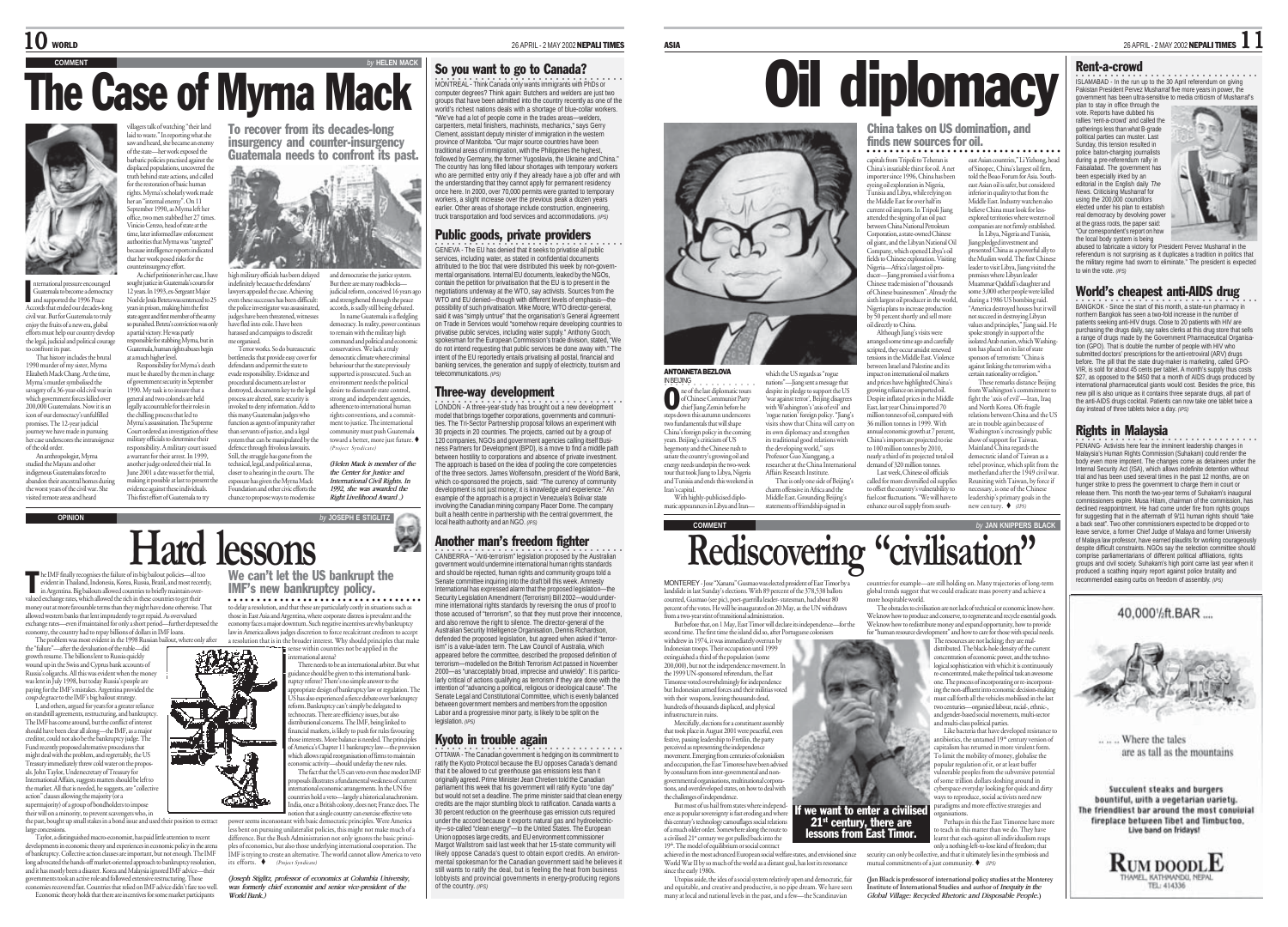### $\bf 12$  FROM THE NEPALI PRESS THIS PAGE CONTAINS MATERIAL SELECTED FROM THE NEPALI PRESS 26 APRIL - 2 MAY 2002 **NEPALI TIMES**

# Media monopoly?

### **by Gajendra Budathoki**

*Nepal Samacharpatra,* 21 April

MIN BAJRACHARYA

The recent government decision to allow Kantipur Publications to operate a national elevision service has sparked off new debate in Nepal. Kantipur Publications publishes five newspapers and newsmagazines and also operates an FM radio station. It is internationally mandated that allowing a media house to operate all forms of mass media is dangerous, because that allows it to control information to serve its own interests. In order to avoid this danger, even larger democracies such as the US and the United Kingdom have not permitted a single media

organisation to run broadcast as well as

print publications. The UK's Radio Authority and Independent Television Commission also exercises some restrictions in the broadcasting sector. Britain's 1996 broadcasting law restricts an organisation involved in national radio broadcasting from getting involved in television, and vice versa. Similarly, a publication house commanding more than 20 percent of market cannot enter national-level radio and television broadcasting. Publications commanding less than 20 percent of market are allowed to apply for licences, but permission can only be granted on the basis of public support.

The Nepali government issued a license to Kantipur Publications for terrestrial television broadcasting on 17 April. Kantipur has been publishing newspapers for nine years and since 1998 has been operating Kantipur FM in Kathmandu with its relay transmission centre in Dhankuta.

In Europe, mass media establishments are not allowed to work in both broadcast and print media so that no individual organisation can "cross subsidise" its products, creating unfair competition or a monopoly. Senior journalist Hiranya Lal Shrestha believes allowing a single establishment in all sectors of mass media could create a monopoly that will have a negative effect on the county's politics and economy. "Allowing a monopoly of a single media house in all sectors of mass media is as dangerous as allowing foreign investment in mass media," claims Suresh Acharya, president of the Federation of Nepalese Journalists. He added, "It is a threat to the whole nation. This could control the process of information dissemination, and manipulate public opinion on various national issues."

Experts believe that the lack of clear legal provisions on foreign investment and whether one media establishment can operate in all kinds of mass media channels is resulting in confusion and that leaves the regulations open to contrasting interpretations to suit individual interests. Some media experts believe that allowing an establishment to enter all sectors of mass media should not be interpreted negatively.

Others claim that the issuing of the license constitutes a misuse of authority. Journalist-turned-parliamentarian Hom Nath Dahal said Europe's *Time* publication is linked with the TV channel CNBC, India's Sahara TV channel and India Today magazine are both involved both in publication and broadcasting. The government's decision must thus not be judged in isolation from international practices.

"The government can be criticised if it allows one party to enter both print media and broadcast and prevents another party from doing the same. But if it selects one particular party from a competitive bid, it should be allowed to do so," said Dahal. However, he also believes that there is a threat of a monopoly if the same party is allowed to be involved in all kinds of mass media.

Kailash Sirohiya, managing director of Kantipur Publications claims that the creation of a monopoly is impossible in the present open market economy. "Going against the national interest and creating a opoly are out of question if an institution is aware, and committed to serving the nation's needs and<br>popoly are out of question if an institution is aware, and committed to serving the nation's needs and the interests of the audience," he said.

Minister of Information and Communication Jaya Prakash Prasad Gupta said the government decision fully complies with the National Broadcasting Act and that the decision was taken in accordance with all legal procedures. "Our concern should be our own needs and our own legal foundation. International practices and legal provisions should only be given secondary consideration," Gupta said.

### **QUOTE OF THE WEEK**



**Aruna Uprety in Rajdhani,** 19 April ersozoft From 14 April (Baisakh 1) I have heard of simultaneous pujas being performed in seven Nepali cities. We are supposedly praying that the ongoing war ends, and that peace is restored. Looking at the healthy pundits performing the rites one gets the pression that, if nothing else the prayers will at least bring the iests peace—all that they get for performing the rites would not have come their way without

Praying for peace

to believe and live in a world some 5,000 years old—because if the villagers also become modern, they will stop offering money (at the pujas).

Vubaraj Ghimire in Kantipur, Dress Code 23 April 23, 2002 After the referendum [in 1980], BP Koirala had to return from the main gate of the royal palace ven though he had an official ivitation. He didn't have the official grey coat. He had his.<br>official grey coat. He had his nternational image, personality and nationality and had gone to the palace in his national dress, but the colour of his coat was more important than his other qualities. If we could be similar ticklers, as disciplined in our proclaimed aims and their blementation, perhaps Nepal uld have gone much further. Our government bodies still eat journalists and photogra-

delfeiture

emment or civil servants. If

has compelled the state to me compenses are state to owned media. Even within these

高高 ₩

the puja. I want to ask the pundits: if ving works, why did they wait so long? They could have started praying back in 1990. They may say there was peace in 1990 and hat so there was no need to pray. But then another question arises—what sort of pundits are they if they couldn't foresee the future? How could they not breaser what our leaders would turn out to be? Now when

everything has gone down the drain, they are praying and giving the people false assurances. If, as the pundits say, we can <sup>p</sup>hers as though they were not, why is it still mandatory for nvited journalists to wear the national dress during most state-

make peace by praying, here is a request to them. "Oh, learned and a puja that can kill the germ that encourages our ministers to be corrupt. Make them forget their hunger o steal money at all costs. A putan money at an eosts.<br>1 ja that will make them retur money they have taken in organised programs? Things have changed somewhat from 12 years ago, when the postings, transfer and even assignments handed to journalists from Gorkhapatra, the RSS, and Radio Nepal were decided by government bodies. Private sector media is established and is moving forward in a commercially-viable manner.

different deals—Dhamija, Lauda, RNAC, Sajha Yatayat…" If we can actually perform re the contraction of the contract of the contract of the test of the set of the set of the set of the set of the set of the set of the set of the set of the set of the set of the set of the set of the set of the set of th possible our pundits will be invited to Afghanistan, Israel and

Palestine, opening another portunity for foreign employnt and ending our foreign

exchange problems. Our leaders would be good, the country would have more industries, and one would be hungry. Not only would we be able to take The success of the private media

food to the Karnali region, but even sweets. Tell me, panditji, are you

really interested in bringing peace in Nepal? If you are, istead of burning rice or prayin stead or building<br>stone idols or building temples, why don't you perform the rites of hard work and productivity? Why have your pujas been unable to teach ajas seen unasse to teaen<br>wone the values of hard work? Itead you teach people to believe in fate and bow to you in allegiance, hoping that will take care of all their problems. If ujas could bring peace, there uldn't have been mass murders in Gujarat after the rayers in Gujarat arter the<br>rayers in Ayodhaya. Or were the killings in Gujarat directed by Ayodhaya's Ram? The reality is different there is more chaos where there are more prayers. There are prayers at Pashupati every morning and evening. Why do the poverty and stench around the temple not disappear? If prayers brought peace the thulabadas (those in positions of power and influence) wouldn't rganisations people are coming to believe that state-owned media should be given more freedom and their employee should be able to work like real journalists. Journalists and civil servants have different mandates. Security officials must be able to accept these changing sentiments. After all, a photographer may have one or two official ents to attend, but a whole host of other assignments too, and it is uncomfortable to do all this in a suit or daura suruwal. The official bodies need to realise this, or the unfortunate day might come when labour unions themselves raise this issue. But moves to relax the dress code must come from within the royal family. In the past year His Majesty has himself given many audiences not in strict national dress, but the national cap and unofficial attire. When the late King Birendra went to London for his health check up, he gave audiences to individuals and

be involved in stealing idols from temples and selling them abroad…. Our pundits pray and conduct pujas because they haven't learnt any other form of hard work. They explore the world through the Internet and television, but still want people groups in the Royal Garden tel. Nepal's Ambassador to the UK, Singha Bahadur Basnet,

and under secretary to the press secretariat Shekhar Dhungana were also present with His Majesty, who was wearing a kurta, aligarhi pyjama, and Nehru jacket.

Nobody present was sporting the national dress and yet their nationality or respect for and

loyalty towards the monarch were not under suspicion. Why then was it compulsory for photogra-phers to wear the national dress when King Gyanendra laid the foundation stone for the Ashok Binayak in Kathmandu or during Prince Paras' program in the Natural History Museum?

 $\overline{\phantom{a}}$  Interview with Dr Baburam Talks, referendum Bhattarai in Jana Awaj, 9 April *On the possibility of talks and a negotiated settlement:* "Yes, we've always kept the doors open for talks and a peaceful resolution, and we will ontinue to do so. Remembe that we aren't talking only for the sake of talking, but to find a forward-looking political resolution for finding a solution to the people's problems, which are now like a festering wound. In the previous talks, the reactionary government side did not understand the idea of a forward-looking political resolution (if it did, it pretended not to). Through all three rounds of talks, it assumed we were ready to surrender under the existing political regime and neither presented an alternative proposal for political resolution nor had the courage to accept our proposal, which led to the breakdown of the talks… Forgetting this bitter truth Sher Bahadur (Deuba) stupidly went around telling intellectuals, and radio and television that we were traitors. He lacks intellect. If there is anyone who has a little more grey matter and can uur more gre*j maaar* s<br>understand our forward-looking political solution and wants to .<br>talk, we are willing to immediately declare a ceasefire and sit any december commenced<br>own to talk. Chairman Comrade Prachanda's press releases state this, and so the ball clearly lies in their court. If that situation arises, we want to mind you that even the five-day Nepal bandh can be called off." *On a referendum on whether a constituent assembly is needed:* "That is another shrewd move by the (king) to consolidate his position by creating a rift between the revolutionary forces, the masses, and the political parties that are talking about constitutional amendment. This is like (the late king) Birendra, who had a referendum to decide whether Nepal should have a reformed Panchayat or multipar democracy, and to protect the Panchayat in 1968 (2036). We'd advise that there is no need for another referendum to decide between a constituent assembly and reformed multiparty democracy…. In order to take a political leap oday, there are two basic prece ions: handing over the right to make and promulgate the main laws of the country—the constitution to the sovereign people (or nducting elections to the constituent assembly), and building a national army or people's army..." *(The newspaper's press line states it is published in India, and carries the email address: np\_az@yahoo.com).*

### HISTORY AND CULTURE 26 APRIL - 2 MAY 2002 NEPALI TIMES 13

#### **NEPALITERATURE** *by* **MANJUSHREE THAPA**

n environmental journalist of the finest calibre, Kedar Sharma is n environmental journalist of the finest calibre, Kedar Sharma is<br>also a poet—a poet recently returned from a long sabbatical in the<br>world of NGOs and INGOs. (Poetry does not pay rent, after all.) In world of NGOs and INGOs. (Poetry does not pay rent, after all.) In the long poem below, he speaks against the exploitation of the Bagmati river, whose waters are used, without much heartache, for sacred rites and sewerage alike. Sharma decries the hypocrisy of those who hold the waters of Bagmati holy, and he likens its abuse to the exploitation of Nepali girls who—when revered—lead the stunted lives of goddesses, or, when degraded, lose their lives servicing men.

From Baghdwar to Chobhar Flows the Bagmati

1 All possibilities at birth all fancies of childhood all upsurges of adulthoodwho can ever say they'll come to pass?

Who can foretell where we'll walk where we'll flow whether over the course of a lifetime we'll expand or wilt?

Yet even as it forms a few pools the river advances It moves towards a goal no matter the direction

The river can diverge anywhere It can converge anywhere When allowed to flow freely

it displays its own grandeur and much pride in itself Certain things are fixed certain things are unfixed

in this is the river's being A dam determines everything and the river is stripped of for-

Without anyone noticing, the potted bodhi tree degenerates even as it is daily worshipped Just as hundreds of thousands of *panchakanya* virgins and *navadurga* goddesses panunananya vigine al.<br>Iead diminished lives though they are worshipped tens of times Withered bodhi tree Shrivelled life Mastered river The expansion of the tree the freedom of life the flow of the river are they worshipped after being forced to a halt? Stop the ringing of bells and the blowing of conch shells! Put out all these incense sticks and lamps! Cast aside this sandalwood and these rice grains!

Don't place ugly stains on devotion!<br>Allow the tree to grow Allow the tree to grow don't pray!<br>Allow people to progress don't pray! don't pray! Your prayers have cloaked all wrongdoings

Let water flow in the river Let water flow in Bagmati

Saturday afternoon fever in Thamel.

Bajracharya (nicknamed "Buzz") in an Internet cafe, beaming at were bitten with Saturday Afternoon Fever. There were about 25-30 party-goers, all Nepalis in their late

teens or early 20s, mostly guys, and most of the couples on the dance floor were boy-boy or girl-girl—no

me from under his spiky haircut rimmed shades, signing out of a addresses and he said, "You must come to my birthday party on 14 February!"—also Valentine's Day

and Lhosar. Upon entering the gates of Thamel's Station Pub, the doorman greeted me like Stanley meeting Livingstone, "Daniel, I presume". They had been expecting me for some time and so, without having to pay the Rs 200 entrance fee, I was ushered upstairs to the pulsing rythms of a disco beat and stro lights. And this was only 4:30PM. Even before the emergency Kathmandu's discos offered weekend

first met 19 year-old Raj

and latest space-age, aluminum-

.........ca anacea, arg<br>chat line. We excha

It has no choice and a river that has no choice Let's see who'll survive till the end!

 $6$  modesn A mockery: The highway of civility, itself, suffers an accident Shattered milestone

The river yields not creativity but oblivion



indication of their sexual preference. Laid-back Buzz was the epitome of 1950s cool, but some of the other dancers were hot and sexy. One hunky



a country is neither soil alone nor soul but the soul of the soil, and the soil of souls What then is a river— Oh, those who buy and sell dreams of healing Bagmati by piping in water from across the high mountains

It is said

Water? Or shore?

speak on the vow that the king be holy standing by the riverside ghat speak on the oath of your ancestors' ashes Will anything brought to a temple turn into a deity? Will anyone settled in this land turn into a Nepali? Will anything poured in from the shore turn this river into Bagmati?

4 A girl sold to a whorehouse in Muglan is sent back to the village after contracting AIDS

Down a river of tears she flows disgrace revulsion pity struggle to survive will to live She must survive, so she'll survive as long as her breath remains A river is lifted from the shore and taken to the city

There she is played with, made to dance and to give pleasure and when all that can be tasted is tasted and polluted she is chased back to the shore Down a river of her own tears flows Bagmati

disgrace revulsion pity struggle to survive will to live She must flow,<br>She must flow, as long as a trickle remains

5 Banished from the city the tired, infected, wounded water reaches Bagmati's shores and sigh and hauling the city's much-mourned corpse moves forward like a funeral procession The city is elated it sees itself purified<br>the city is eager it sees itself it sees itself vitalise

but the death rites for its values are being performed always, always in Bagmati

Yet the river is silent *Keep going, keep going*

A silent war rages between a city with countless prospects

Shattered resting place Shattered journey

Standing at Bagmati's shores

the entire city sings a song of ingratitude





guy, who was the cynosure of the floor, really kicked up a storm although his

equally hunky partner proved to be less than twinkle-toes on his two left feet. The teenage disco dervish wore a black tank-top that showed off his well-built chest and arms which he was waving above his gyrating head, and he vogued like the hieroglyphic estures of some ancient Nile priest. I ○○○○○○○○○○○○○○○○○○○○○○○○○○○○○○○○○○○○○○○○○○ ○○○○○○○○○○

"Who is this guy," I asked Buzz, but neither he nor his friends from good middle-class families seemed to know the mysterious, male Cinderfella. I sat on the couch taking in the talent, like Andy Warhol at Studio 54, now the me of another hot. Thamel disco. The DJ played a good eclectic mix from Harlem hip-hop to Hindi filmi music. The most popular was "Dum

Maro Dum" from the 1970s film

Kathmandu. The that everyone joined in, screeching "Hare Krishna, Hare Ram!" Here was

galloping horsemen of the Tibetan plateau. I boldly walked up and complete disco dervish after he finished twirling like a Kansas tornado. To my surprise, the young man seemed quite touched, politely thanked me and, like some celebrity, autographed his name, Dorje Lama, in my notebook with the note, "Thank you for your kindness."

akin to those tantrik shamans and

When I asked him if he was a student, he confessed that he was a monk. I had been just about to dub him "Disco Dorje" but when he

went on about his double life having to keep his disco gear in a secret trunk in the monastery. hidden from the stern head monk— I thought "Double Dorje" would be the more apt moniker. He reminded me of the mischievous hero of the Bhutanese movie The Cup, about the young Tibetan monks, secret football ns who had to sneak around the abbot to watch the World Cup on a rented television. Dorie confessed to going to a friend's house to watch MTV and learn the dance steps. I left before the party was over,

number, contemplating the pedestria A couple of weeks later I got a

informed me, "but he said his name was Double Dorie"



costly news But all at once and sometimes with no provocation all joys sizzle Their flames, dying out spill onto the streets and flow towards Bagmati (Fantastic! Even despair is costly in this city)

it's mockery Day after day the city is eager costly speeches costly commitments costly seminars

The city gets giddy on costly perfumes and costly booze and loses itself in costly courtship plays Dancing, leaping about, shining as brightly as it can it ejaculates before climax then goes to wash up in the Bagmati (A mockery!

It's not water that flows in Bagmati these days

Even the city's impotence is costly) Decked in costly outfits The city consumes costly resources wears powder, lipstick, rouge and gorges on costly recipes

The city leads a costly life and in the end<br>arrives in its entirety at Banmati's shore arrives in its entiret

(Ah, sometimes with price tags still affixed) Three-fourths of the three cities' earnings flow into these waters everyone's despair all impotence many people's dreams many people's dieams<br>and the waking states of many others

*Treachery, sin, deeds performed for purification* Look the rainbow shades of blood and sweat and unseen forms, unwritten stories are visible in Bagmati's waters Your form is visible/My form is visible in this water

A mirror flows in Bagmati Nepal's most expensive water flows through the Chobhar gorge

People can always float ford the shallows build bridges if not ride boats, ride ships People will cross water by any means

But if by chance a river flows into a current of people gets immersed in the ocean of a city

it can't cross : can't cross<br>! can't breathe It drowns

Through the Chobhar gorge flows Nepal's most lifeless water

This poem is translated with the help of Wayne Amtzis.

I, the only foreigner at the party, an ex-hippie and ex-Hare Krishna for whom Kathmandu was once an exotic destination, second only to Marrakesh. But in 2002, post-11 September, here we were in Thamel and except for moi, not a hippie or tourist in sight. Here was another lost generation going to afternoon discos and as hip as their MTV counterparts anywhere in the world. When Dorje danced, he seemed to be exorcising demons from his soul.<br>Although hause hom in Napal and

Although he was born in Nepal and educated in South India, his soul was and as I said good-bye to Buzz and his friends, Dorje was sitting outside on the stairs perspiring after another dance traffic, some grungy backpackers, a newspaper hawker. He said good-bye and invited me to his monastery in

Bodhnath where he is a teacher of some of the 500 young monks housed there, but added, "Don't tell my teacher!" telephone message at my office. "He didn't leave his number," the secretar



about pot-smoking foreign hippies in

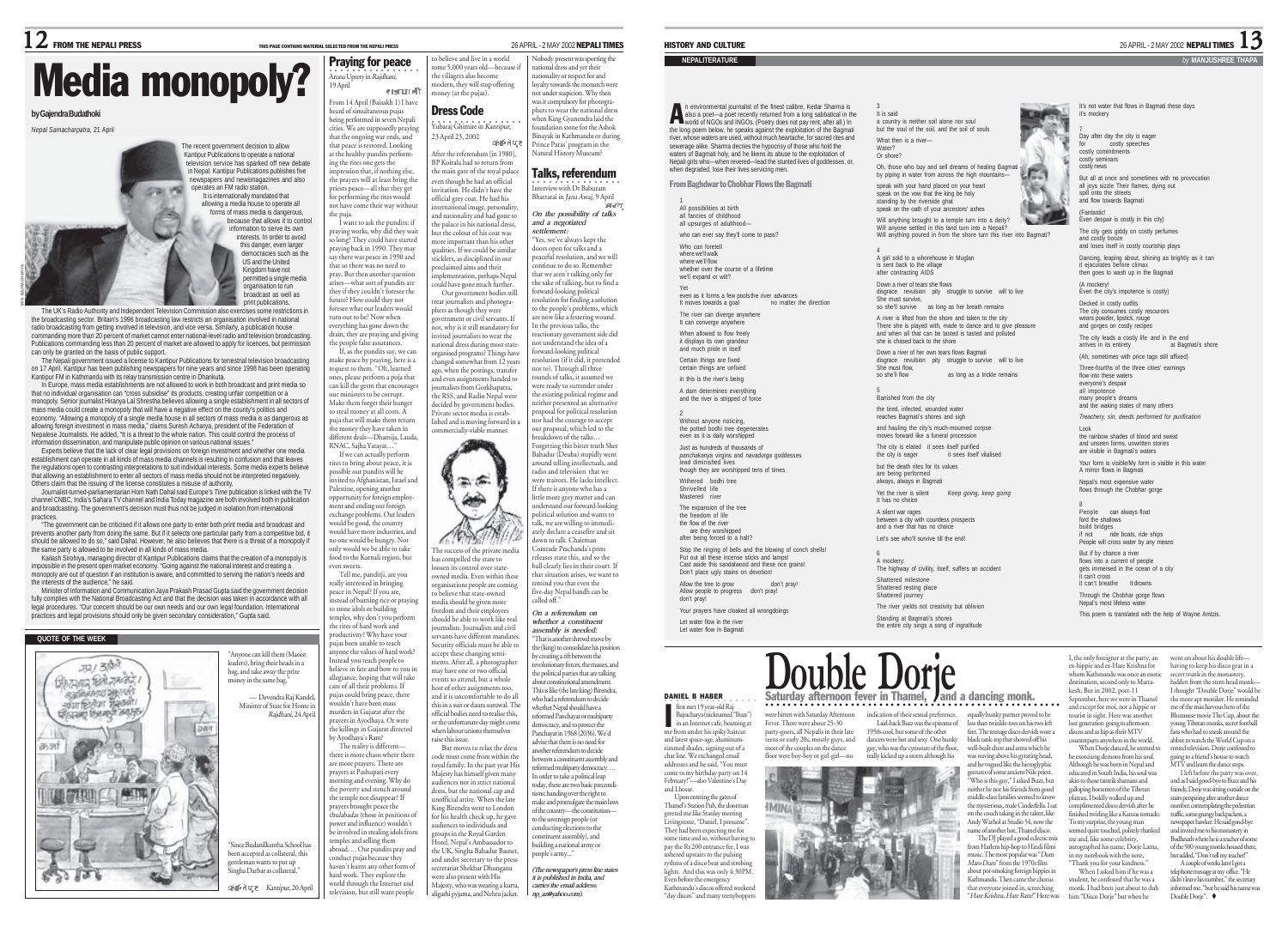#### **ABOUT TOWN**

#### EXHIBITION

 **Paris—city of lights** Exhibition of photographs. 30 April-9 May, 9AM-6PM, except Saturday at the Alliance Française, Thapatahli, opposite Rotary Club. Or0ganised by French Embassy and Alliance Francais

 **Synthesis of tarai art** by SC Suman. 8AM-6PM, until 30 April, Indigo Gallery, Naxal. 413580 EVENTS

 **New dates - Festival of War** based on episodes of the Mahabharata. Annual drama production of Studio 7. Shows cancelled: 26 and 27 April. New dates 28 April, 3/4/5/10/11/12 May at the Naga Theatre, Hotel Vajra, duration 1hr 15 min. tea and show Rs 700, reduced student tickets available. vajra@mos.com.np. 271545

 **Nepal Education and Book Fair 2002** Discount on academic and general books, study abroad information, on-the-spot admission to foreign universities and colleges, career guidance, contests and more. 3-11 May, Bhrikuti Mandap exhibition hall.

**Peace rally** Bhadrakali-Shahid Gate-Tripureswar-Teku. Ends near

martyr's tree, Teku, Pachali. 3.45-5PM, 26 April.

 **Participatory Monitoring and Evaluation** Workshop from 29 April-3 May organised by ELD, eld@wlink.com.np. 524202

 **Friends of the Bagmati** Special invitation to college and schools students, watch press for details. friendsofthebagmatinepal@yahoo.com

#### MUSIC

 **Dinesh & Pemba** Live every Friday 7PM-9PM, Himalatte Cafe, Thamel. 262526 **Down Memory Lane** Teesta plays tunes from the 50s to the 90s, Wednesday nights, Rox

Bar, Hyatt Regency Kathmandu. 491234 **Live music** by Catch 22, Friday nights at the 40,000 ½ ft Bar, Rum Doodle Restaurant, Thamel. 414336

DRINK **Beer Mug Club** Talk beer, drink beer. Monday nights, Rox Bar, Hyatt Regency Kathmandu. 491234

 **Sizzling Singles** Buy one single malt drink, get one free. The Rodi Bar, Hotel Soaltee Crowne Plaza. 273999 **Classic teas** Thirty teas including all Dilmah Tea's herbals, greens, blacks and Oolongs.

Also Ilam, Darjeeling, Makaibari and more. The Coffee Shop, Hotel de l'Annapurna.

 **Vegetarian delights** 50 percent off on all vegetarian items at any outlet during lunch. Hotel de l'Annapurna. 221711

 **Wet and Wild Summer** Swimming with buffet lunch and free bottle of beer or soft drink. Adults Rs 444, children Rs 222 plus taxes. Saturdays and Sundays at the Godavari Village Resort.

**The San Miguel Brunch** Brunch, live music and unlimited draft beer. Rs 600 plus tax, Satur-

days, The Fun Café, Radisson Hotel. 411818 **The new Roadhouse Café** Completely redesigned with separate bar seating and coffee bar. Original Mediterranean specialities, and wood-fired pizzas coming soon. The Roadhouse Café, Thamel.

 **Cakes, Bakes & Baguettes** Pastries, puddings, oven-fresh breads, Shangri La Bakery. Home delivery available. 412999 **Krishnarpan Restaurant** Six-16 courses of ceremonial Nepali cuisine in authentic setting,

Dwarika's Hotel. 479488 **Weekend Brunch** Rs 350 per head, special package available with bowling. Oriental and

continental lunch or dinner by the pond. 1905 Boardwalk, Kantipath. 225272 **Vegetarian Specialties** and clay-oven pizzas at Stupa View Restaurant & Terrace, Boudha. 480262

**Authentic Thai food** Everyday at Yin Yang Restaurant. 425510

 **Paddy Foley's Irish Pub** A wide range of drinks and food. Live music on Wednesday, Thursday and Sunday nights. 416096.

#### GETAWAYS

 **White rhododendron getaway** at the Horseshoe Resort in Mude, three hours from Kathmandu. Two days of rhododendron walks in forests, package tours at \$30 per day, all meals and sauna included. Email resort@horshoe.wlink.com.np

 **All-round entertainment** Desserts and cookie-making for children, hiking and picnics for outdoor enthusiasts, ambience, books and bar for others. The Fort Resort www.mountainretreats.com. 226977

 **Behind the Wall** Two nights bed and breakfast with add ons for \$99 plus taxes for one or two people, Dwarika's Hotel. for details.

 **Taste the difference** Cosy Nepali-style house on an organic farm in Gamcha, south of Thimi. Up to Rs 1,200 per person per night including meals. aaa@wlink.com.np.

*For inclusion in the listing send information to editors@nepalitimes.com*



----

27-14 28-15 28-15 29-15 30-16

### **YAK YETI YAK** *by* **MIKU**  $250$ ira tin<br>NGC 1 mar. v is 心

#### **BOOKWORM**

**Hindu Nationalism: Origins, Ideologies and Modern Myths** Chetan Bhatt Berg, Oxford, 2001 Rs 1,700

Bhatt examines the history and ideologies of Hindu nationalism and Hindutva from the end of the 19\*<br>century and evaluates the social and political philosophies of its main thinkers. Hindu nationalism's central claim is that it is an indigenous product of authentic Indian ethnic and religious traditions. Bhatt argues that it is in fact based on relatively recent ideas, frequently related to western colonial influences

like Romantic and Enlightenment rationalist ideas. **Condemned to Exploitation: Trafficking of Women and Girls in Nepal: Building a Community Surveillance System for Prevention** Yubaraj Sangroula Kathmandu School of Law, Kathmandu, 2001 i<br>Bartha

Rs 700 The author examines the gender relationships in Nepal's current social structure, prostitution and

other modes of trafficking, and recent trends, and analyses the causes behind trafficking. He asks what legal framework is available to counter the practice and through an examination of the social and external marginalisation that contributes to it, suggests how and why community action is the best way to tackle it.

**Radicalism and Violence in Agrarian Structure: The Maoist Movement in Bihar** BN Prasad

Manak Publications, Delhi, 2002 Rs 760

Prasad argues that changes in agrarian social formation the post-colonial era, and the emergence of democratic institutions alienated traditionally disadvantaged as well as influential classes/ castes. Various power groups launched 'Caste Senas' that worked through violent, extra-constitutional means, which placed democracy in crisis and in turn led to another agrarian crisis.

**Collected Essays** MN Srinivas

Oxford University Press, New Delhi, 2002 Rs 1,328 MN Srinivas' work is seminal in the development of sociology and anthropology in India. His methodologically rigorous, yet accessible, essays bridge theory, method and fieldwork and track changing realities. They are grouped under Village Studies, Caste and Social Structure, Gender, Religion, Cultural and Social Change in India, Sociology and Social Anthropology in India, Method and Autobiographical Essays. **MARKET** 

*Courtesy: Mandala Book Point, Kantipath, 227711, mandala@ccsl.com.np*

#### CLASSIFIED

| Nagarkot special at Naked Chef Bed and<br>breakfast, transport both ways, three-course<br>gourmet dinner, Rs 1,440 or \$19. For reservations<br>ring 441494, 680006<br>House for rent Ground floor: living room, kitchen,                                   | and terraces with views of stupa and Himalavas.<br>International vegetarian specialties, pizza from clay<br>oven, ice cream, soft quitar tunes on Fridays.<br>Saturdays, Sundays from 5PM on, Special events on<br>full moon. Open daily 11AM-8.30PM, 480262. |  |  |  |
|-------------------------------------------------------------------------------------------------------------------------------------------------------------------------------------------------------------------------------------------------------------|---------------------------------------------------------------------------------------------------------------------------------------------------------------------------------------------------------------------------------------------------------------|--|--|--|
| dining room, one bathroom. First floor: master<br>bedroom with attached bath, one bedroom.<br>bathroom, pantry. Second floor: one bedroom with<br>attached bath, store, lobby, Third floor; terrace<br>and laundry room, Location: Galfutar, Tel:<br>412094 | K-Too! Beer and Steakhouse not the "longest".<br>"highest". "first" or any other superlative. Just a<br>relaxed, easy-going bar and restaurant with the<br>coldest beer and juiciest steaks this side of the moon.<br>By the Kathmandu Guest House, 433043    |  |  |  |
| Stupa View and Restaurant & Terrace at<br>Baudhanath Stupa, Well-appointed restaurant                                                                                                                                                                       | The way to Mexico is too far. Botega Restaurant and<br>Tequila Bar is near Thamel Chowk, 266433, 15<br>percent off season discount                                                                                                                            |  |  |  |
| For insertions ring NT Marketing at 543333-36.                                                                                                                                                                                                              |                                                                                                                                                                                                                                                               |  |  |  |

# **BBC** on FM 102.4

| Mon-Fri      | 0615-0645 | <b>BBC World Today</b>       |
|--------------|-----------|------------------------------|
| Sat          | 0615-0645 | <b>BBC Science in Action</b> |
| Sun          | 0615-0645 | <b>BBC</b> Agenda            |
| <b>Daily</b> | 2045-2115 | <b>BBC नेपाली सेवा</b>       |
| <b>Daily</b> | 2245-2300 | BBC नेपाली सेवा              |
|              |           |                              |

### **Radio Sagarmatha**

रेडियो सगरमाथा

**Nagarkot spe** breakfast, tra gourmet dinne ring 441494

bedroom, with bathroom, pa attached bath and laundry re 412094.

> **P.O. Box 6958, Bakhundole, Lalitpur, Nepal Tel: ++977-1-545680, 545681 Fax: ++ 977-1- 530227 E-mail: radio@radiosagarmatha.org www.radiosagarmatha.org**



hen does moral righteous ness win over rule of law? Can the taking of one human life by another ever be justified? What about revenge won't an eye for eye only making both sides blind? All appropriate and timely estions in the context of the present Saroj Aryal's lean physique in providing the audience with a false sense of raw and ruthless power, both key to his character. In addition, the exaggerated changes in tone and manipulation of speech of Surya Maharjan's Baddarayan bring to life the role of the chamberlain in Duryodhana's court.

The production is based on two one-act plays of the Sanskrit dramatist Bhasa, who lived 2,000 years before the much-acclaimed Kalidasa. In the first act, Krishna plays the Pandava envoy to Duryodhana's court. Duryodhana's belligerence as he tries to arrest the envoy is in stark contrast to Krishna's mellow words of tolerance and wisdom. But even Krishna, brilliantly rendered by Salil Subedi, loses his cool when pushed to the edge by Duryodhana's uncompromising

Krishna and Duryodhana, played by Sanjeeb Dhakal, are the only *crees tormaal*, are the only audience. Krishna is composed and convincing, Duryodhana is loud and comes across as ludicrous. The scene is thus narrated through the lens of



usual Studio 7 production dramatises the battlefield at Kurukshetra. A fighting dance tells the story of the death of nobles and "cauldron of hate", narrated by three soldiers, one played by Lehmann herself. (Her best line: "How can you kill your own people and be happy?") The dance is followed by a scene in which the inability of Arjuna, <sup>p</sup>layed by Ishwor Dangol, to take up arms against his kin is influenced by Krishna's reminding him of his duty. As Krishna bolsters Arjuna's spirit, his words in the play concisely echo the text be justified.

**THEATRE REVIEW** *by* **AVIDIT ACHARYA**

of the Gita. Then there is the famous mace duel between Bhimsen (Karma Gelek) and Duryodhana, which ends in Duryodhana's thigh being shattered by a powerful blow from Bhim. Krishna tells Bhim to break the rules of macefighting by hitting Duryodhana below the waist. The remaining part of this act is dominated by the judgement of Balaram, played by Rajendra Shrestha, in which he takes the position that Bhim should be punished for breaking the rules of war. By the end, however, a poignant discourse between ,<br>rvodhana and his voung son Durjaya ends in all accepting the triumph of righteousness, and breaking<br>the cycle of nywnoe Duryodhana enge. Duryodhana realises that this is retribution for his many misdeeds in the past. Aswathhama (Purna Krishna Dangol), son of Duryodhana's preceptor, is the lone dissenting voice. The domination of Krishna's

judgement in the first act and that of Balaram's in the second illustrate the riddles of morality: rules alone do not

Every sentence in the script has echoes in modern society—globally and within Nepal. Can a civilisation ever be based only on legislative powers? Can we fathom of the roots of human evil, or the fountainhead of enlightenment? The play forces us to ask questions about the times when human beings may be required by circumstance to act outside the law, or take the law into their own hands, for a purpose greater than the law can identify. Can rules ever foresee events—like some that have transpired in Nepal in the past 12 months—so cataclysmic that the laws of the land just don't suffice?

Climax resolved, the play ends dramatically with a chant of peace: shanti, shanti, shanti. And yet it still whispers painful truths about our own society and culture. We are inclined to ask, "How do human actions contribute to the evils in our midst?" As with all Studio 7 productions, the heavily-accented delivery is not a distraction after the first five minutes, and instead lends a certain authenticity to the English depiction. The props are what we have come to expect at the Vajra: superb. The timeliness of the selection, the rendering of the dance and music elements, the adaptation of the script and, last but not least, the intimacy of Vajra's Naga Theatre make this is a production worth watching. this is a production where the on-stage<br>And, when you relate the on-stage





The Face of Tibet

pirate attacks in the Moluccas, there are now Nepali waiters and pursers as well. On our first day on the Gemini Superstar's Andaman Sea Cruise that was making its way from Singapore through way non cangapore and Australian friend Lealand Penton and I made our happy way down to the cocktail bar. We were served by a smiling man with a face of the cast commonly called "Mongolian" in this part of the world. He could be Filipino, we thought. But it was a naggingly familiar kind of face. So we asked and, of course, he

was Nepali. Tej Gurung told us

It is the fact that many of the staff on these cruises are Nepali. And it's not just ex-Gurkha security personnel protecting cargo ships from

that there were seven other Nepalis on board, all British Gurkha alumni, trained for two years in the Philippines to qualify as cruise security officers.

If I was surprised to find so many Nepalis on a cruiseliner in the Andaman Sea, they were even more surprised. There is nothing to beat being able to watch a fiery sun setting into a still sea reflecting mushroom-like limestone islands, and talk in Nepali about the faraway Himalaya.

Dil Bahadur Thapa from Pokhara is a senior officer who has just completed his three-year term, and he said I was the first Nepali he'd had the pleasure of serving on this boat. Another senior officer, Lil Thapa, who is originally from Kathmandu, described to me how busy he is round the clock, responsible with the rest of the team for all aspects of security on board. It's hard work, but they seemed happy, earning a good living, travelling and serving as excellent rovingambassadors for Nepal. "After they talk to us, most quests tell us their next holiday will be in Nepal. There is tremendous goodwill for Nepal," Dil Bahadur said. If there are people who deserve a medal for giving our country a good image and promoting Nepal, then these seven on board the Gemini Superstar are it.  $\spadesuit$ 



**Bikers Day Out Jo Close And Personal** Roshni Countdown To Kickoff Tingling Thatebuds The FIFA World Cup Prime Monos Galore **bater** 

Thrills On Two Wheels

**We take**

**pride in jobs well done.**



janray@mos.com.np Phone: (01) 521393, 543017, 547018 Fax: 977-1-536390



MIN BAJRACHARYA

ake a trip on one of the numerous luxury cruise ships operating in ake a trip on one of the numerous luxury cruise ships operating in<br>South-east Asia, and you might find yourself closer to home than<br>you expected. No, dal-bhat hasn't yet taken on the status of *cuisine du jour*.





(Dang), Madan Rai (Itahari), Ganga Rai (Dharan), Lekh Bahadur Thapa (Pokhara), Om Gurung (Jhapa), Ambar Gurung (Kathmandu), and Lil Thapa (Kathmandu).

Duryodhana's rage and Krishna's grace are magnified by an accompaniment of fast drums and graceful melodies. Shakuni's exaggerated dance and warlike stance.



W